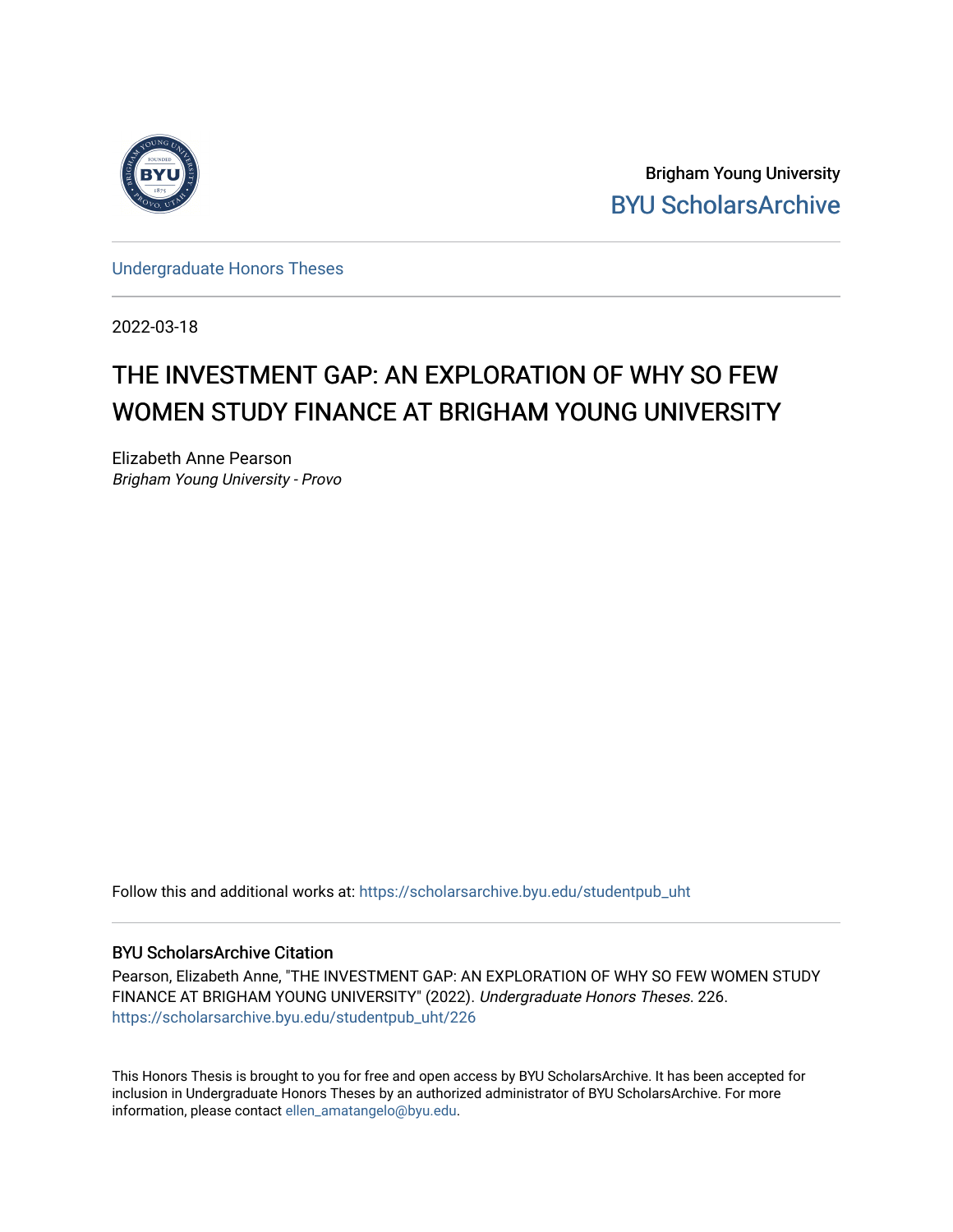Honors Thesis

# THE INVESTMENT GAP: AN EXPLORATION OF WHY SO FEW WOMEN STUDY FINANCE AT BRIGHAM YOUNG UNIVERSITY

By Elizabeth A. Pearson

Submitted to Brigham Young University in partial fulfillment of graduation requirements for University Honors

> Finance Department Brigham Young University April 2022

Advisor: Colbrin Wright

Honors Coordinator: Jim Brau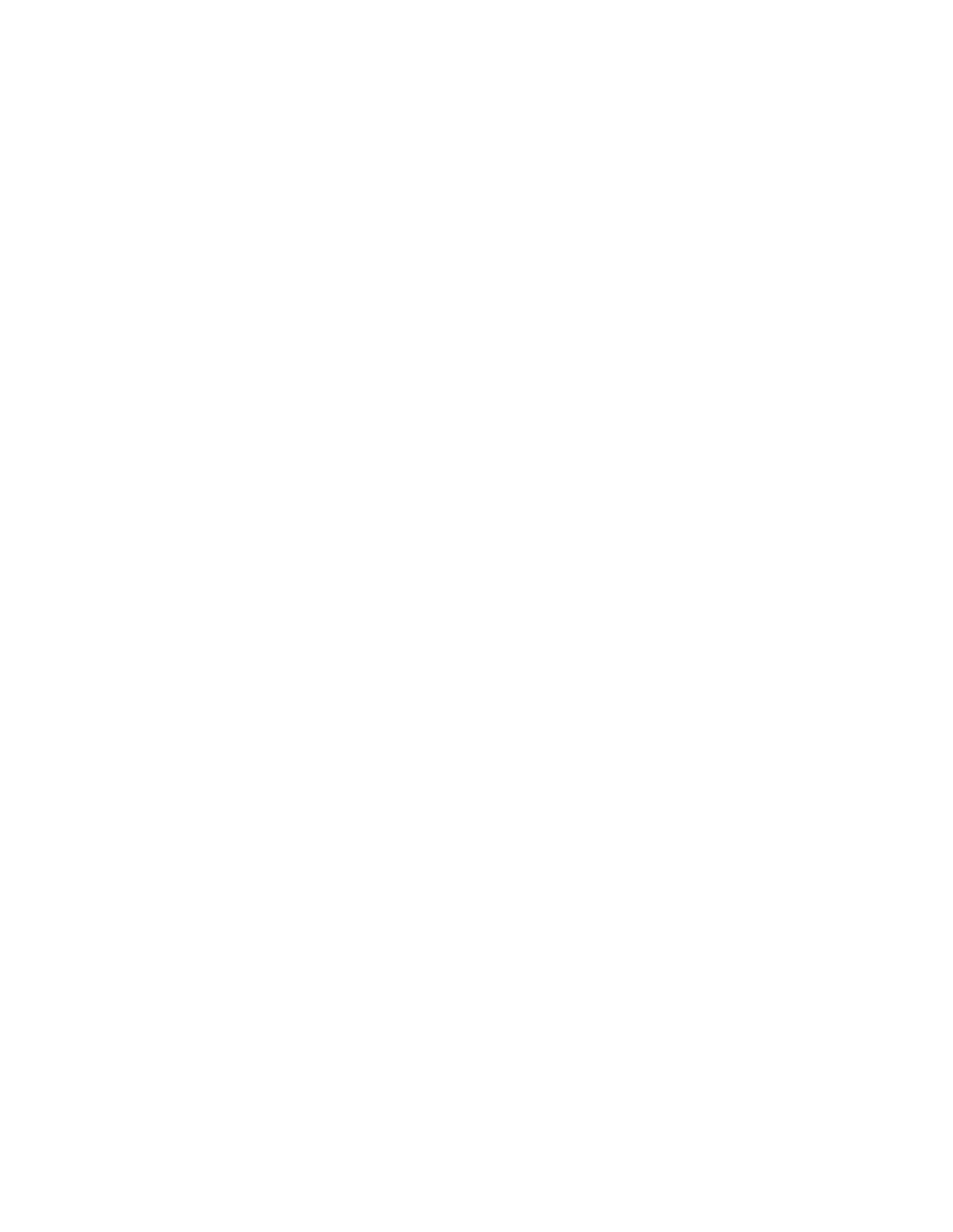#### ABSTRACT

## THE INVESTMENT GAP: AN EXPLORATION OF WHY SO FEW WOMEN STUDY FINANCE AT BRIGHAM YOUNG UNIVERSITY

Elizabeth A. Pearson

Finance Department

Bachelor of Science

This thesis explores the root cause of the systemic underrepresentation of women in the finance industry by investigating why so few women choose to study finance in college. It looks in depth at why there is a low percentage of women that graduate in finance from Brigham Young University each year by analyzing the survey responses of women in business majors across the Marriott School. The thesis discusses three areas of solutions for greater mentorship, transparency, and exposure that can be implemented through five actionable steps to help shift the dynamic of representation. While I do not aim to make generalizations about my findings at BYU to colleges nationwide in my thesis, I do believe that my research will be generally indicative of problems that are applicable nationwide.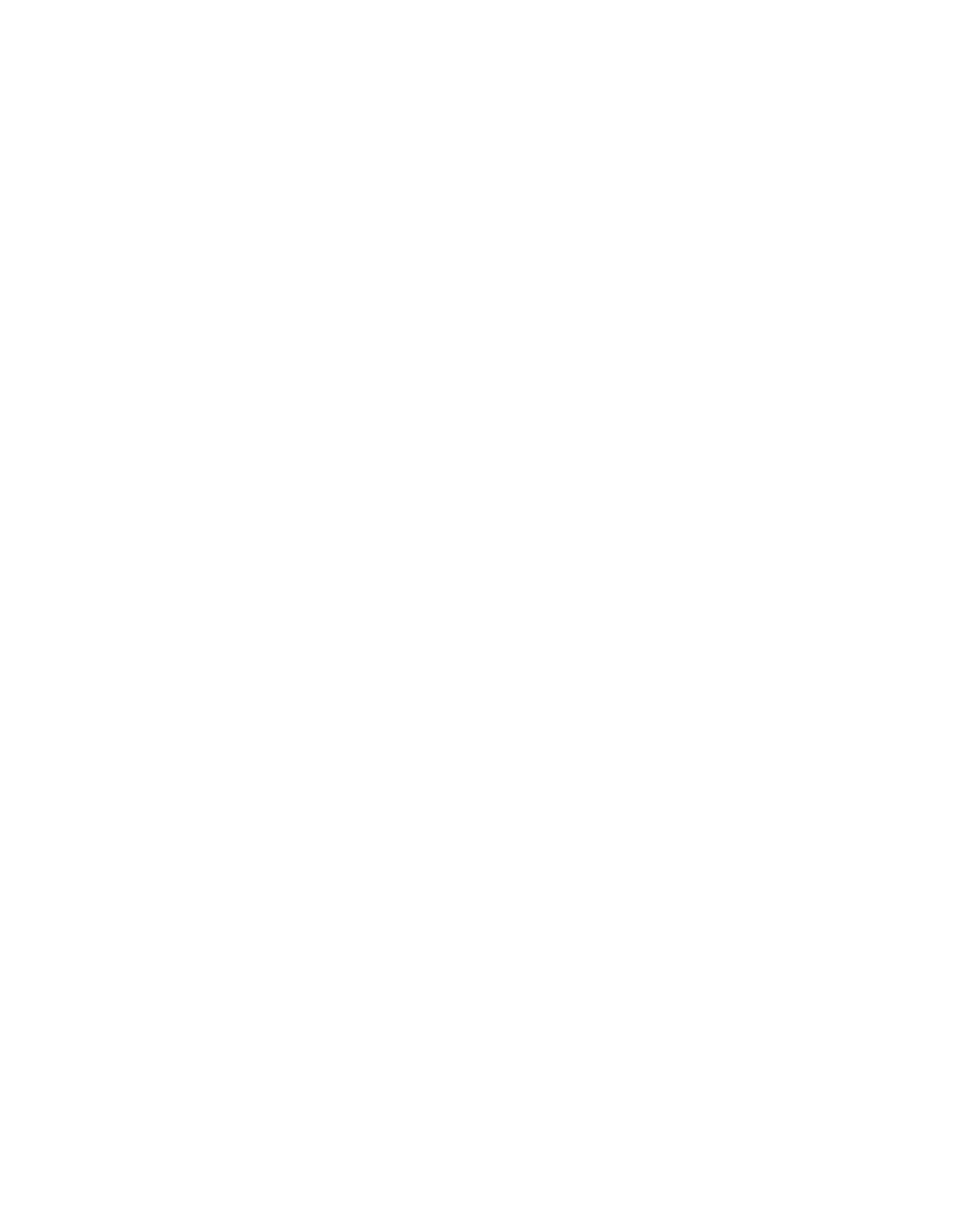#### ACKNOWLEDGEMENTS

I wish to thank the many people who have helped me make this project a reality: mentors, siblings, and friends who have helped me refine my topic, listened to my ideas, and read through many drafts; my professors and committee, Colby Wright, Taylor Nadauld, and Jim Brau for caring about the representation of women in finance, encouraging me to research this topic, and guiding me through the research and learning process; and Traci Laham for deeply supporting the women in finance club and events on campus at BYU. Finally, thank you to my parents, Kevin and June, who have supported me every step of the way and encouraged me to pursue all my academic and career goals.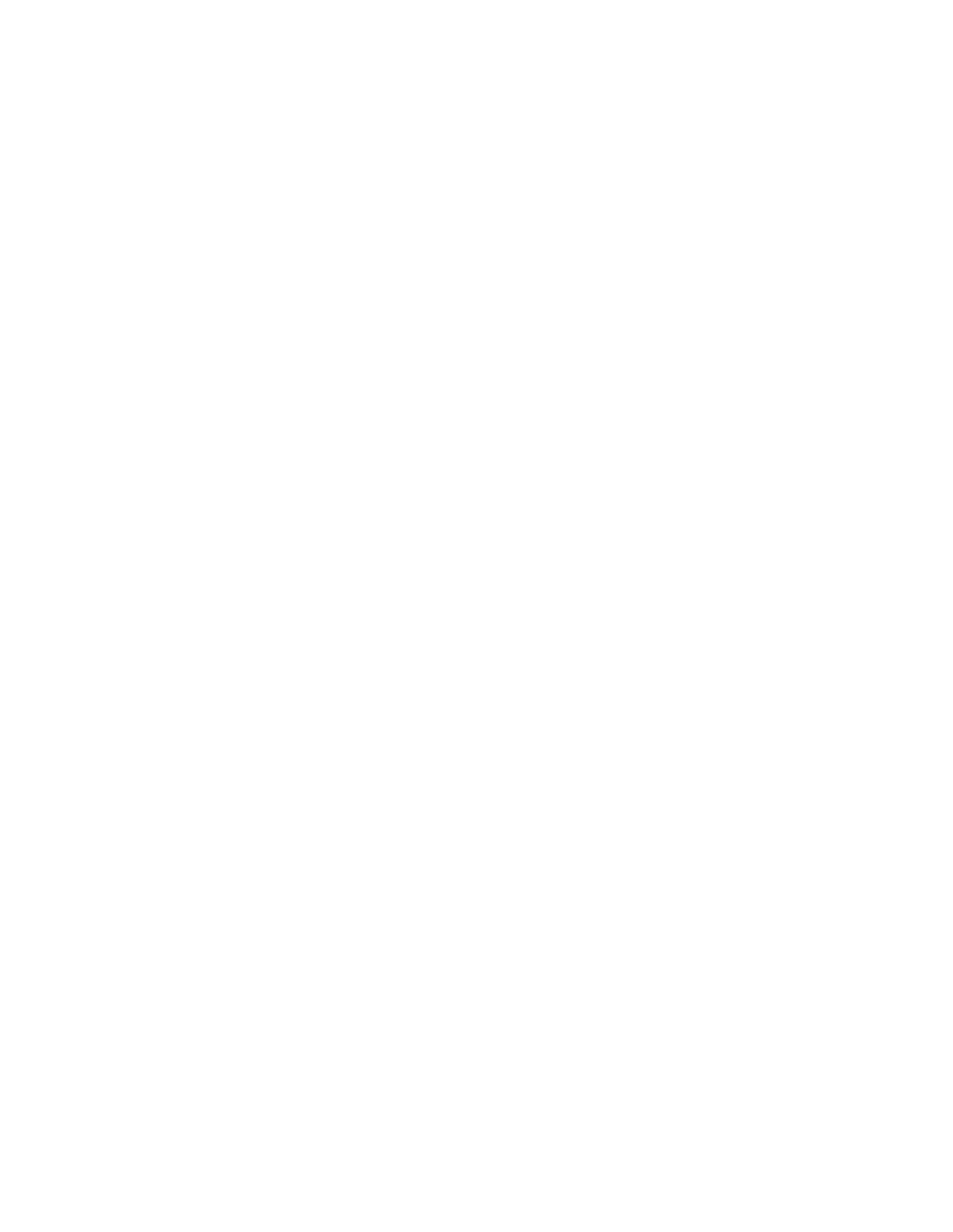# TABLE OF CONTENTS

| I.   |  |
|------|--|
| II.  |  |
| III. |  |
| IV.  |  |
| V.   |  |
| VI.  |  |
| VII. |  |
|      |  |
|      |  |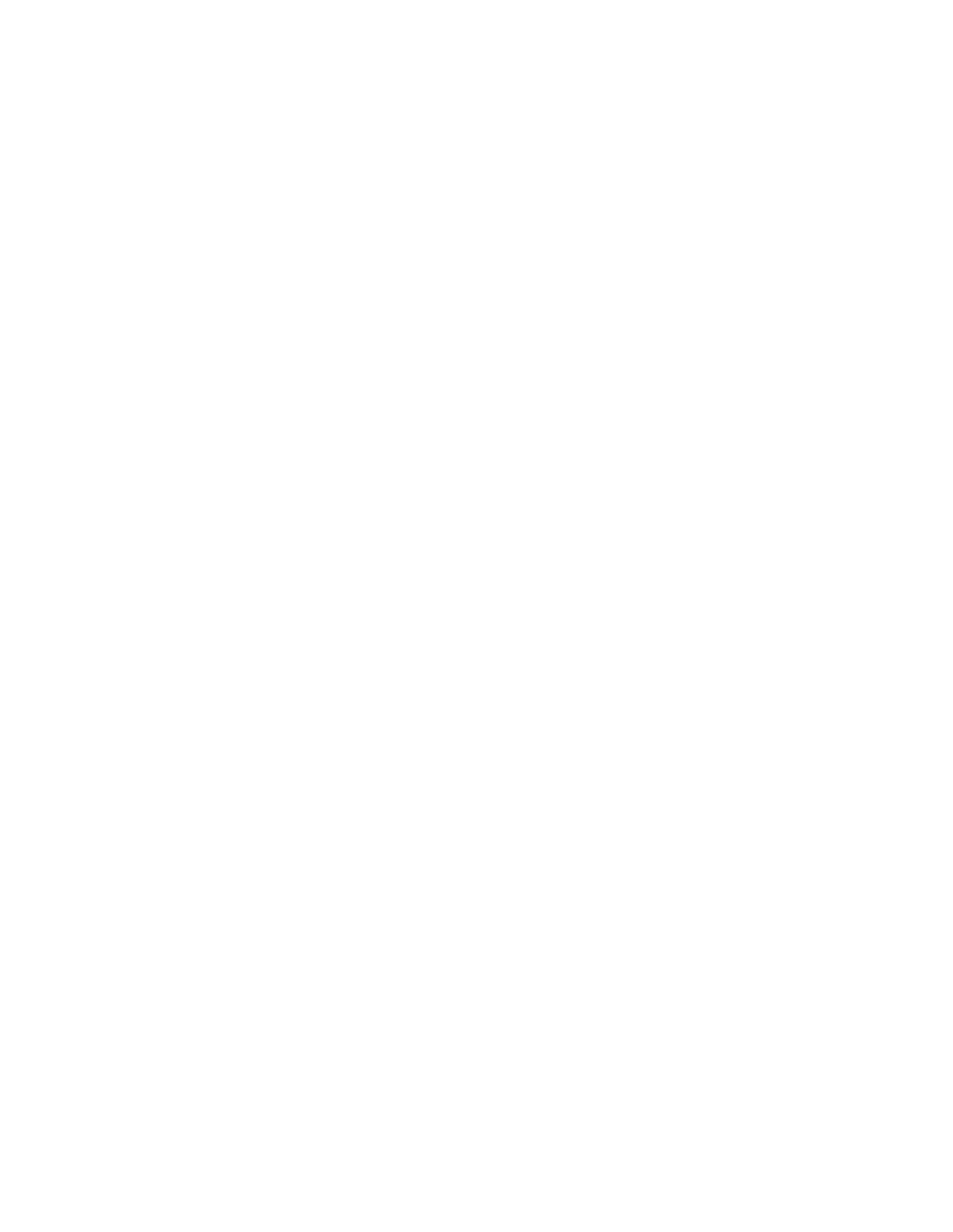## LIST OF FIGURES

| FIGURE 1: Historical percentage of women in the finance program at BYU 4            |
|-------------------------------------------------------------------------------------|
|                                                                                     |
|                                                                                     |
| FIGURE 4: Chart of common responses to why a female student is interested in        |
|                                                                                     |
| FIGURE 5: Chart of common responses to why a female student is not interested in    |
|                                                                                     |
| FIGURE 6: Chart of common reasons why a female student did not apply to the finance |
|                                                                                     |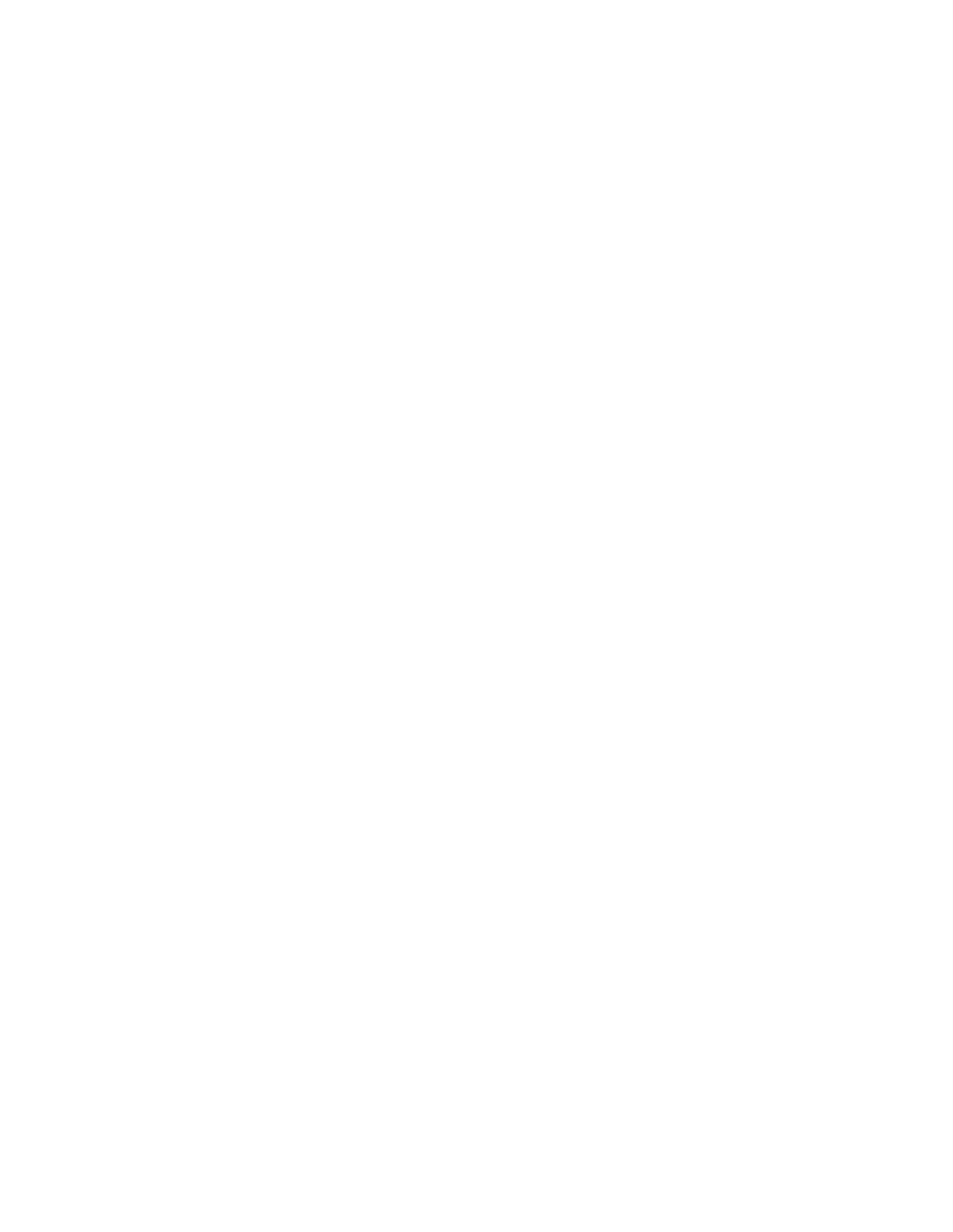### **I. Introduction**

We are facing a real and persistent problem as a society: women continue to be underrepresented in the finance industry (a lucrative space in the US economy). Gender issues such as the pay gap have been well documented and have received considerable academic attention, but the reasons behind the stark underrepresentation of women in finance remain largely unidentified.<sup>1</sup> This is particularly troubling given the following empirical findings. There have been numerous articles published about the success of women in business: women on Wall Street perform better than men<sup>2</sup>, female CFOs have less fraud in financial statements<sup>3</sup>, and women-owned startups are a better investment.<sup>4</sup> If these claims are true, why do women receive 60% less venture capital money each year and yet return 81 cents per every invested dollar compared to 31 cents by male-owned companies? During 2021, the Fortune 500 saw record numbers of female CEOs at a mere 8%, or 41 female CEOs. <sup>5</sup> Additionally, while this number has doubled in the last ten years showing clear progress in diversity and inclusion, it still does not reflect the percentage of women in business. Data shows that women in business, specifically women in the financial services industry, need more support and greater visibility.

<sup>1</sup> Kabbage, "An Overview of Women in Business - Kabbage Resource Center," Kabbage Resource Center (Kabbage, January 13, 2020), https://www.kabbage.com/resource-center/grow/women-in-businessstatistics/.

 $2$  Kimberly Weisul, "New BCG Study: When It Comes to Generating Revenue, Women Entrepreneurs Are Pummeling the Guys," Inc.com (Inc., June 6, 2018), https://www.inc.com/kimberly-weisul/bostonconsulting-group-female-founders-higher-revenues.html.

<sup>&</sup>lt;sup>3</sup> Rumzz Bajwa, "5 Reasons Why Women Are Better and More Successful Entrepreneurs than Men," Addicted 2 Success, September 14, 2020, https://addicted2success.com/entrepreneur-profile/5-reasonswhy-women-are-better-more-successful-entrepreneurs-than-men/.

<sup>&</sup>lt;sup>4</sup> Katie Abouzahr et al., "Why Women-Owned Startups Are a Better Bet," BCG Global (BCG Global, January 8, 2021), https://www.bcg.com/publications/2018/why-women-owned-startups-are-better-bet. <sup>5</sup> Emma Hinchliffe, "The Female CEOS on This Year's Fortune 500 Just Broke Three All-Time Records," Fortune (Fortune, June 2, 2021), https://fortune.com/2021/06/02/female-ceos-fortune-500-2021-womenceo-list-roz-brewer-walgreens-karen-lynch-cvs-thasunda-brown-duckett-tiaa/.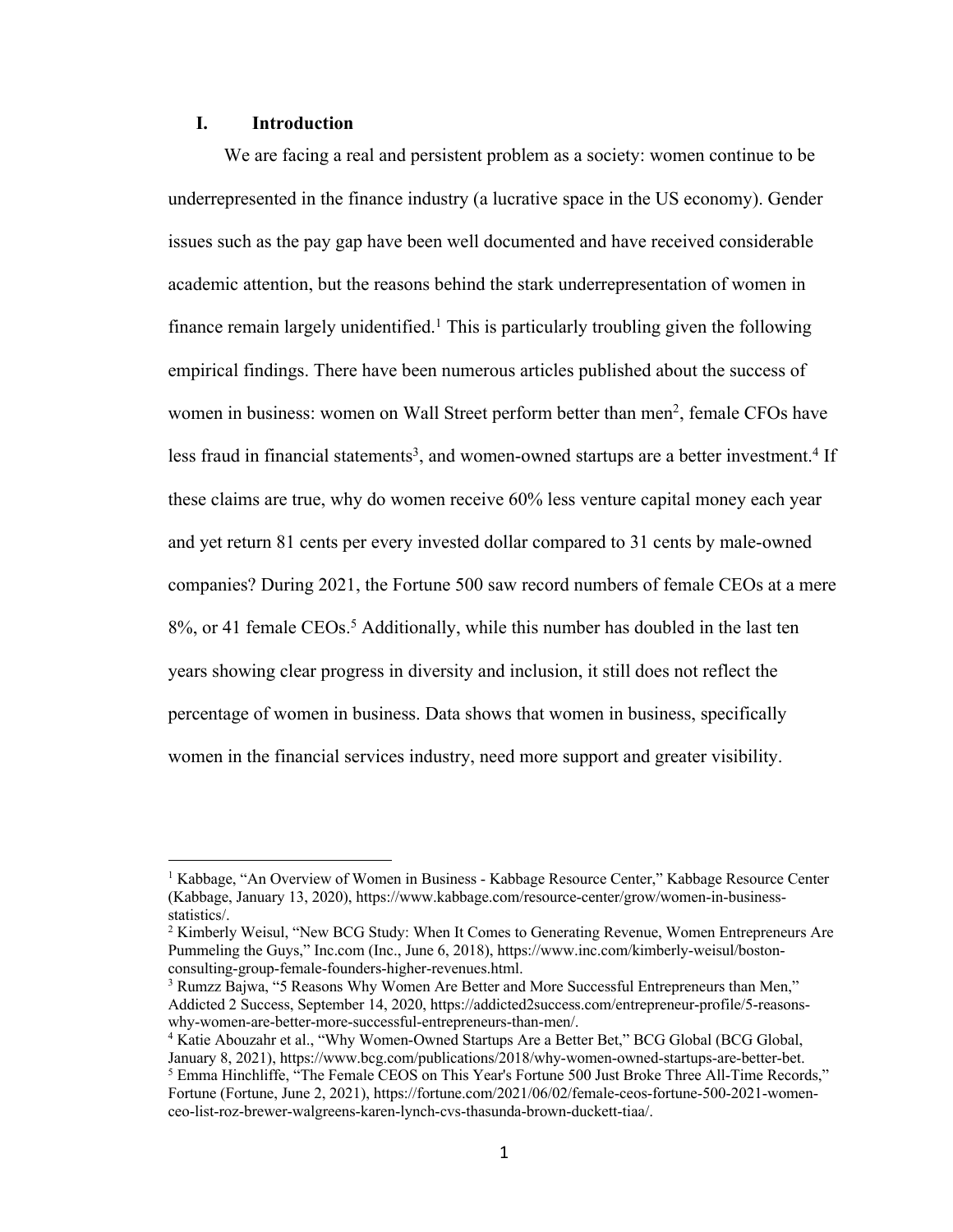The current climate at Brigham Young University is no different. Lack of female representation in finance can be observed on several levels: first, the lack of female students in the finance cohort at BYU. This past year, women made up about 15% of the students enrolled in the Finance program.<sup>6</sup> Female representation has risen and fallen over the last ten years indicating that there are existing underlying causes as to why it has greatly decreased in the last year. Female representation rose from 9% in 2013 to 24% in 2019, but then dipped precipitously to only 15% by 2021, largely due to the COVID pandemic and the inability of the finance program to hold its regular outreach activities. Even at its peak in 2020, women represented only 24% of the finance program. Second, the lack of female faculty members in the Finance Department at the Marriott School as only 1 of 22 tenured faculty members is female though this faculty member does not currently serve in a teaching capacity.<sup>7</sup> In comparison, the School of Accountancy where 3 of the 27 tenured faculty members are female and teach several introductory accounting courses providing close contact with students. Third, the lack of scholarship research and publications written on the topic of women in investing both at BYU and nationally. <sup>8</sup> To change the status quo, much more research and study will need to be done to create understanding, awareness, and information regarding the current business and social issues confronting women who desire careers in the world of finance and investing.

There are many significant costs to BYU at large and the finance program specifically due to the lack of female representation. Lack of women is hurting the

<sup>6</sup> "Class Profile," Finance, April 30, 2021, https://marriott.byu.edu/bsfin/about/what-is-finance/classprofile/.

<sup>7</sup> Marriot School Department Directory, https://marriott.byu.edu/directory/departmental/#dept-22

<sup>8</sup> Stacey Chin, "Closing the gap: Leadership perspectives on promoting women in financial services," McKinsey & Company, September 6, 2018, https://www.mckinsey.com/industries/financial-services/ourinsights/closing-the-gap-leadership-perspectives-on-promoting-women-in-financial-services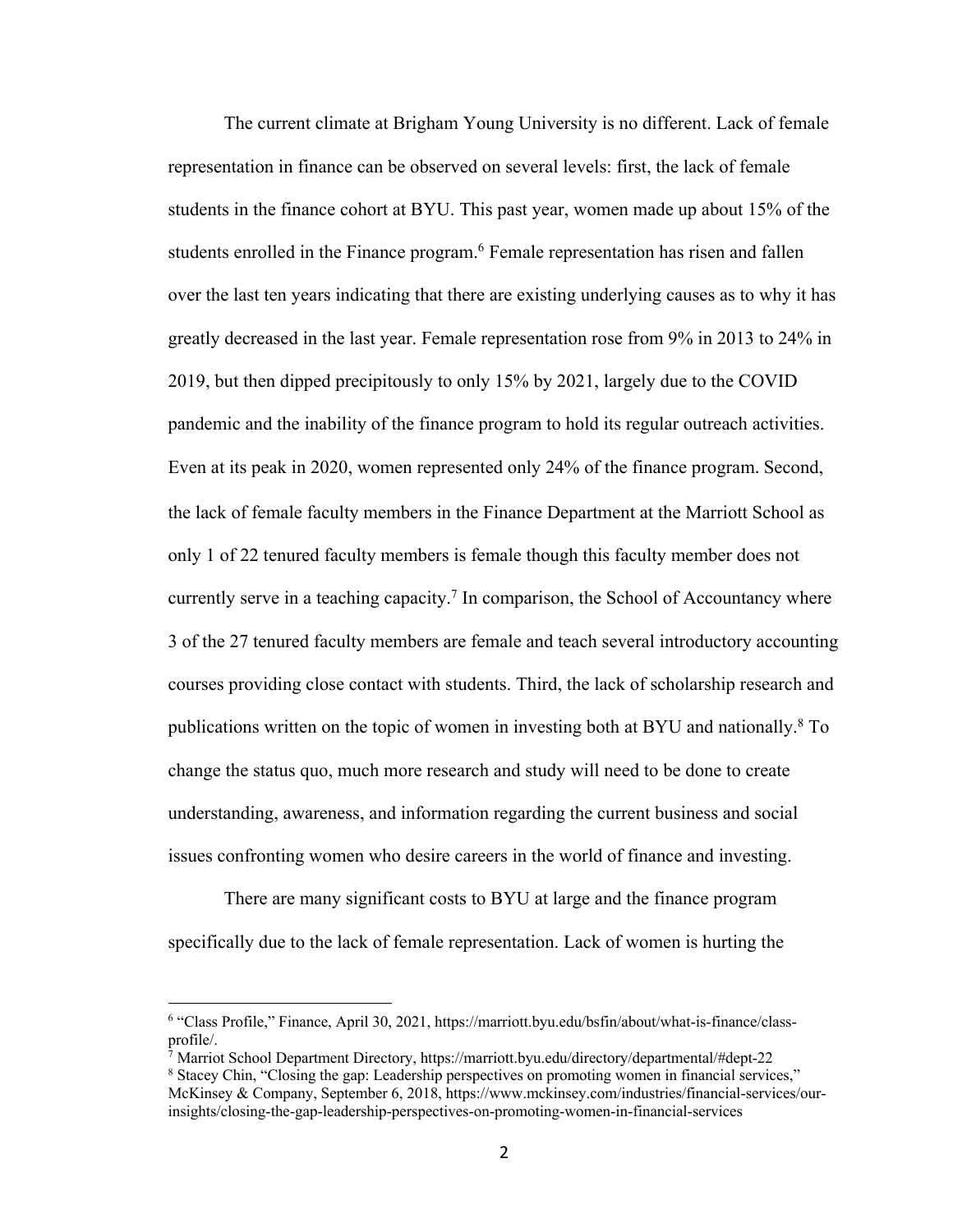finance program and career recruitment by missing out on qualified and capable female talent. Ultimately, this issue is hurting the brand and image of the program both within the Marriott School and by external parties. The lack of student and faculty female representation is perpetuating a perceived male-centered culture that is not reflective of the intended culture within the Marriott School and does not prepare students for entry into a diverse professional workforce. The financial services industry is making a push to increase gender diversity, and there are areas of improvement if implemented and sustained that would allow the finance program to effectively prepare students for the industry.

While there are many issues that may contribute to the lack of female representation in companies from analyst to executive positions, this thesis aims to address one issue: lack of women entering the financial service field. This thesis explores the reasons why women, at BYU specifically, choose not to study finance and ways that the finance program can be adapted to foster a larger and stronger community of women. My research will focus on analyzing and interpreting data from BYU students to avoid selection bias and other data integrity issues that would occur by including data from other universities. While I do not aim to make generalizations about my findings at BYU to colleges nationwide in my thesis, I do believe that my research will be generally indicative of problems that are applicable nationwide.

#### **II. Review of Historical Context**

On average, women have made up about 15% of the finance program over the last eight years. Average year over year growth for women in the finance program is about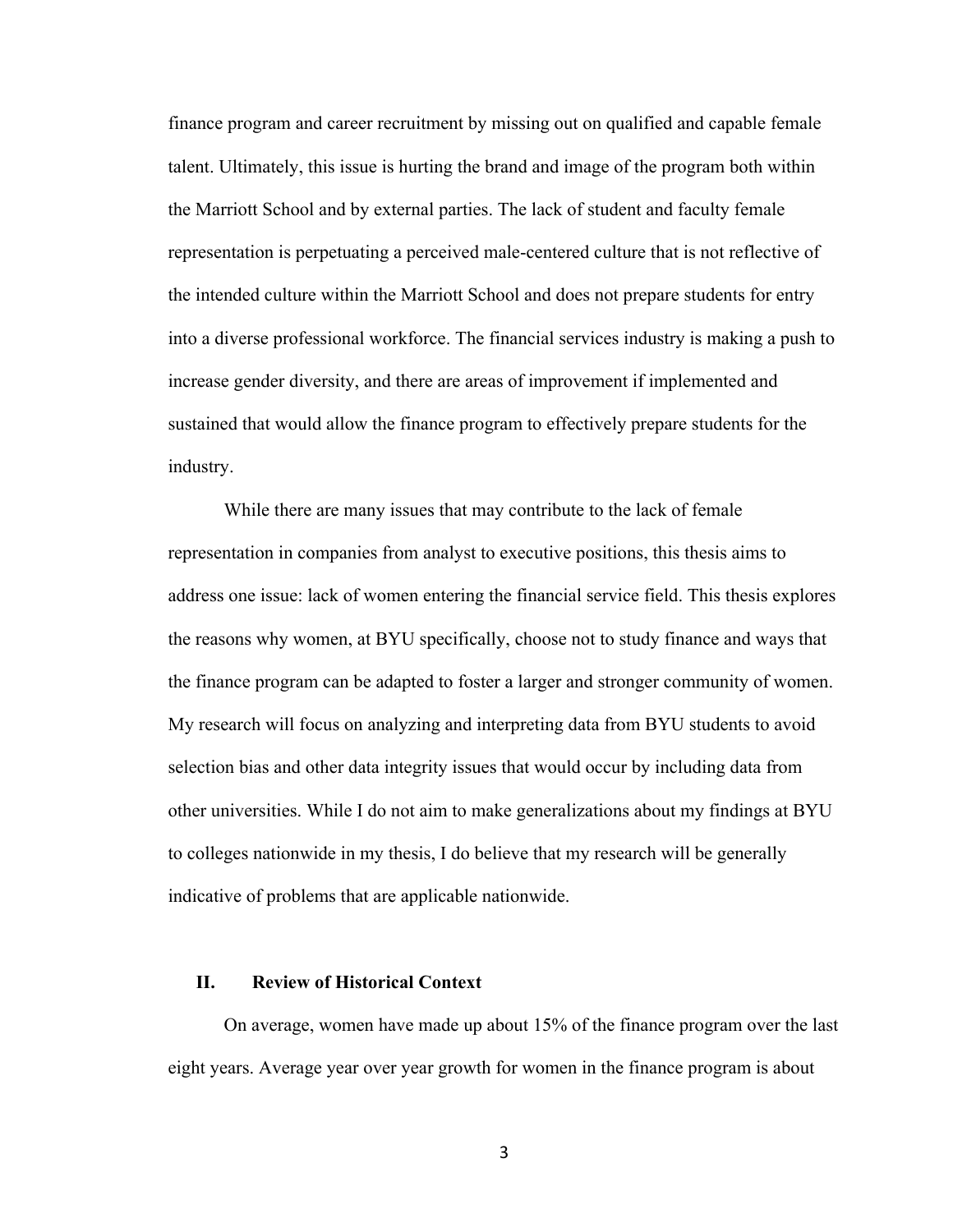12%. While no program in the Marriott School maintains an equal 50/50 ratio of men to women, the finance program has had a long history of struggling to have equal representation of men and women. In comparison to the School of Accountancy, a program of similar rigor and application standards at BYU, the program has on average 29% female participation in the program. In any given year, the School of Accountancy enrolls nearly twice as many female students as the finance program.



Figure 1: Historical percentage of women in the finance program at BYU

The finance program laments that it is a program perceived by many as to be male-centered. In preparation for the main research of this thesis, 30 female pre-business students across campus were informally surveyed.<sup>9</sup> Nearly  $2/3$  of these students commented that they felt intimidated or not interested in learning more about the finance program because of the perceived male-centered culture. Other women commented on feeling apprehensive to attend classes as it was likely that there would be very few women. Through informal interviews talking to graduated students and faculty members,

<sup>&</sup>lt;sup>9</sup> These students were found during a series of on-campus pre-business recruitment events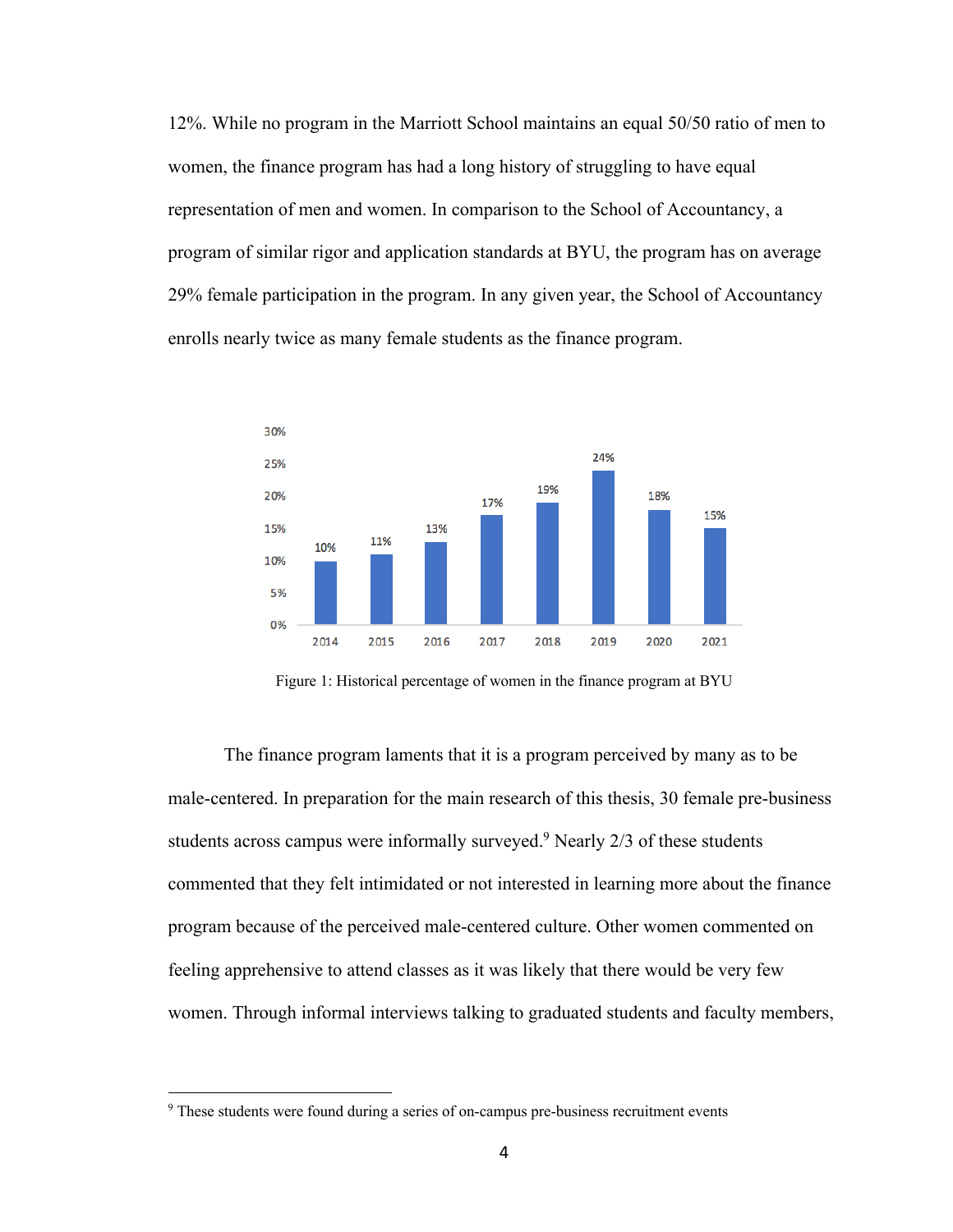improvements in gender diversity and culture have been made; however, there are still areas where the finance program needs to improve so the program can capture the benefits of increased success and innovation by having increased gender diversity.

Personal experiences in the finance program while at BYU, have significantly influenced my decision to pursue this research topic. Too often, I have been told that being female would prevent me from making any significant contribution to the finance industry, because finance is for men or that I was simply taking up another man's spot in the program for the sake of diversity and that I was personally unqualified to be in the program. Unfortunately, I know that I have not been alone in facing these comments and situations as a female in BYU's finance program. Too many graduates are leaving the finance program at BYU not knowing how to effectively work and interact with women in the workplace. As a result, this research will highlight why we need to empower more women to study finance and what changes can be made to the finance program to better promote this.

#### **III. Discussion of Research Methodology**

The research process for this thesis took place in two phases. The first phase was gathering informal results. I spoke with students, male and female, about their personal experience with the finance program at Brigham Young University. I attended a variety of Marriott School events and had conversations with students across BYU's campus while participating in finance and women in finance booths in the Wilkinson Center. General information from these conversations was recorded and used to generate a list of reasons why someone would or would not study finance that I used to build a formal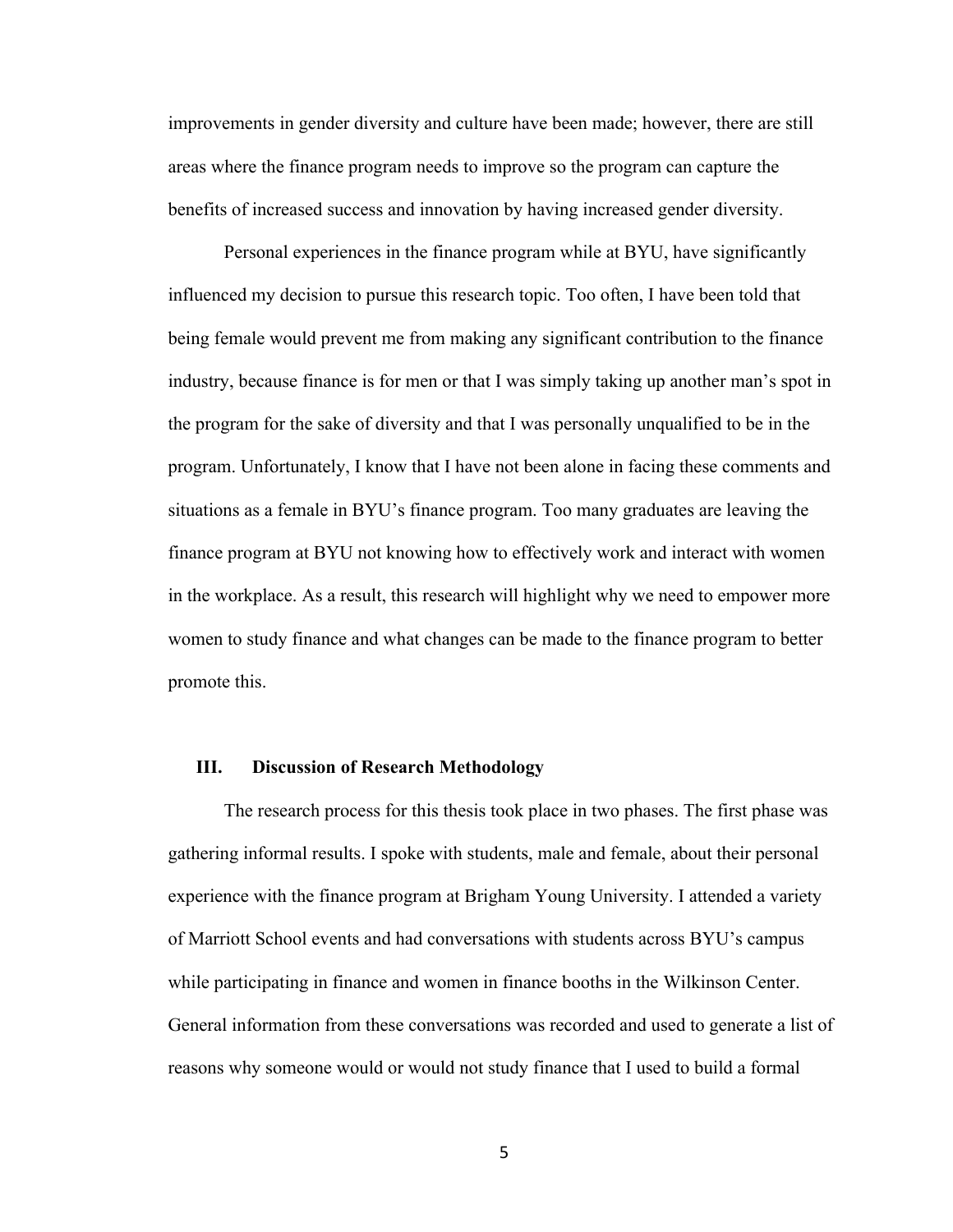survey. From these informal results I also formed three target groups from which to obtain research results – current finance students, students accepted into the program and decided to decline acceptance, and students with a general interest in business.

The second phase of the research process was gathering results through the formal survey. The survey was designed to gather all the possible reasons why a woman would choose or not choose to study finance at BYU. I built the survey using the Qualtrics platform, and survey logic was created based off the responses obtained during the informal research. <sup>10</sup> The survey first filtered out women who had an interest in business, and then asked a series of profiling questions about their status as a current or former student, their major, the professors they had for both the accounting and finance introductory courses, and whether they applied to the finance program. The logic of the survey was then designed to articulate all the possible reasons why a female does or does not want to study finance and asked them to rank the top three of the reasons that are most important to them.

Before the survey was released broadly to students in the Marriott School, two sets of focus groups were established to beta test the survey logic and provide response choices. The first focus group was conducted with the presidency of the Women in Finance Club made up of seven participating members from various years in school. The second focus group was conducted with eight students from various majors across the Marriott School (two from accounting, two from supply chain, two from information systems, one from entrepreneurship, and one from marketing). The students in each focus group took the survey individually on a mix of technological devices, and then

<sup>&</sup>lt;sup>10</sup> See appendix for a flowchart depicting the survey logic.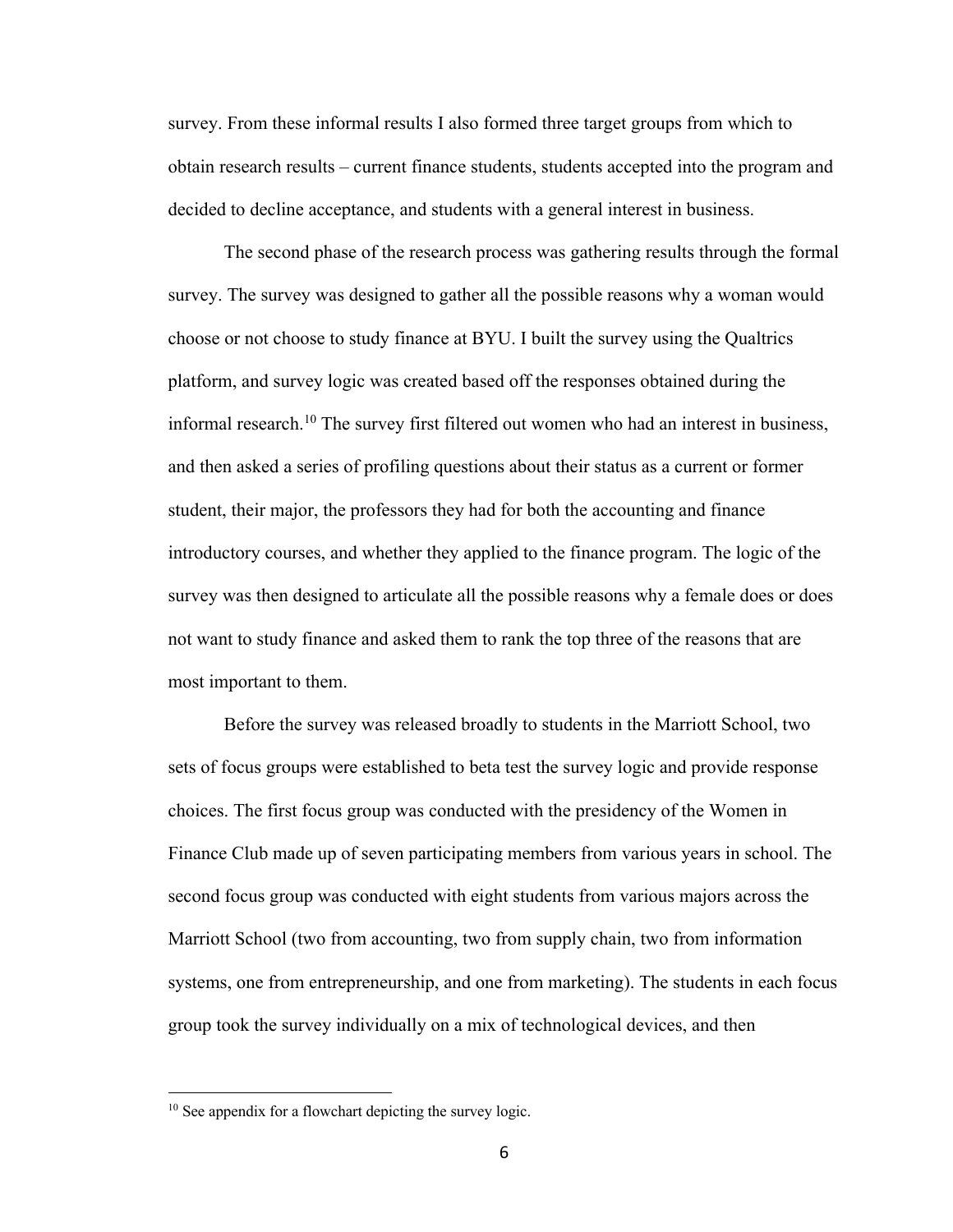participated in a thirty-minute meeting where each question of the survey was discussed and analyzed.<sup>11</sup> The survey was then adjusted after these two focus group meetings to include all possible response choices, and to incorporate a section for participants to add their own comments and to solicit their suggestions at the end of the survey.

The next step in the research process was to compile a list of channels through which the survey could be advertised and dispersed to reach each of the three target groups. Firstly, I obtained a list from the Finance Department of women who got into the program and decided to decline their acceptance.<sup>12</sup> A personal email explaining the survey with a survey link was sent to each woman on this list. Second, the survey was sent out to all women currently registered in the finance program through the finance department email list. Lastly, the survey was sent out to each of the five female business clubs: WSOA, Women of the School of Accountancy; MIBS, Marriott Inclusion in Business Society; WIF, Women in Finance; WE, Women in Entrepreneurship; and WISC, Women in Supply Chain.

From these three target channels, I was able to obtain 130 survey responses from women across different majors at BYU.<sup>13</sup>

#### **IV. Analysis of Survey Data**

Using the survey platform Qualtrics, I analyzed the data and results from the survey. The survey was sent out twice through all the previously described channels,

<sup>&</sup>lt;sup>11</sup> None of the 15 focus group members encountered any technical problems while completing the survey. <sup>12</sup> Between 2019-2021, 52 women got into the finance program and declined their admission to the program for an average of 17.3 women each year.

<sup>&</sup>lt;sup>13</sup> There were a total of 140 responses to the survey, but these extra ten responses were filtered out as they were completed by individuals that either marked male as their gender, or indicated that they had no interest in business.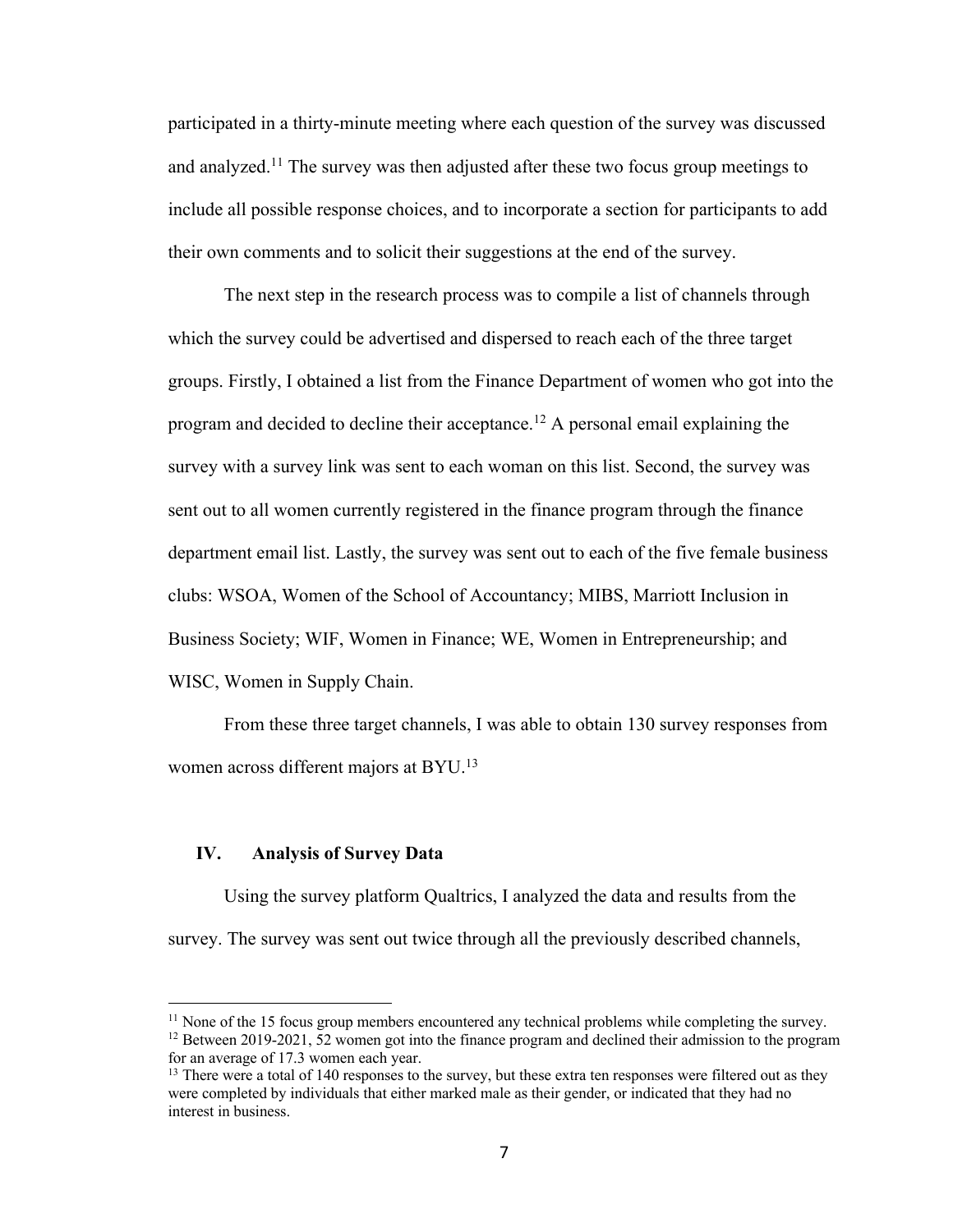announced at many Marriott events, and by word of mouth in the Tanner Building. Responses were gathered and anonymously recorded over a three-week span. The result demographics will first be discussed followed by key findings from each of these three target groups.

#### **Result Demographics**

From the responses to the survey, 93% were from current BYU students with 5% of responses coming from graduated BYU students.14



Figure 2: Chart of the current status for survey participants.

Survey participation was largely equally spread between women in the finance program versus other Marriott School majors.15 The survey results also indicated that

<sup>&</sup>lt;sup>14</sup> These students likely came from the list from the finance department who applied and declined their acceptance to the finance program in 2019.

<sup>&</sup>lt;sup>15</sup> All students in the other category entered that they are currently pre-business waiting to apply to business programs.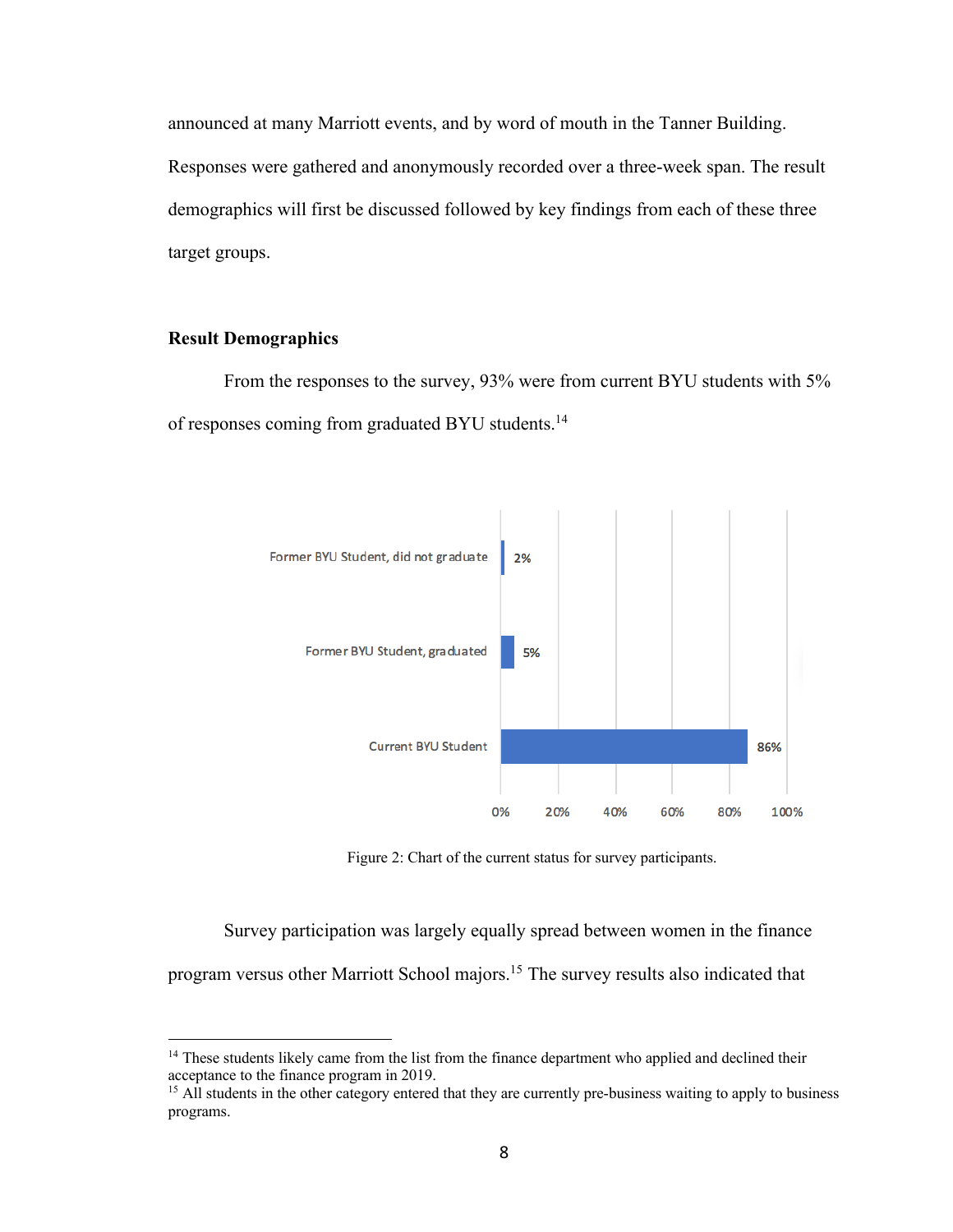55% of participants were finance majors with accounting selected as the second most frequent major at  $22\%$  and supply chain the third at  $9\%$ <sup>16</sup>. The business management and experience design majors were the only two majors with no participation for the survey. Though female students from these majors were contacted to participate, there are no club organizations for women specifically within these majors and I was unsuccessful in getting participation from current or past students in these majors.



Figure 3: Chart of all survey participants by major

The survey results also indicated that 51% of students who majored in finance had Jim Brau as their FIN 201 professor, and 58% of students that reported accounting as their major had Melissa Larson as their ACC 200 professor. This data is insightful for the finance program as Jim Brau and Andy Holmes each only teach FIN 201 for one semester, and yet, the data shows Professor Brau is twice as successful at recruiting

<sup>&</sup>lt;sup>16</sup> There seems to be a direct relationship between an increased number of responses if there is club for women that was used as a target channel in dispersing the survey. If completing the research again, I would make a more focused effort to reach these majors that were not represented in the survey responses.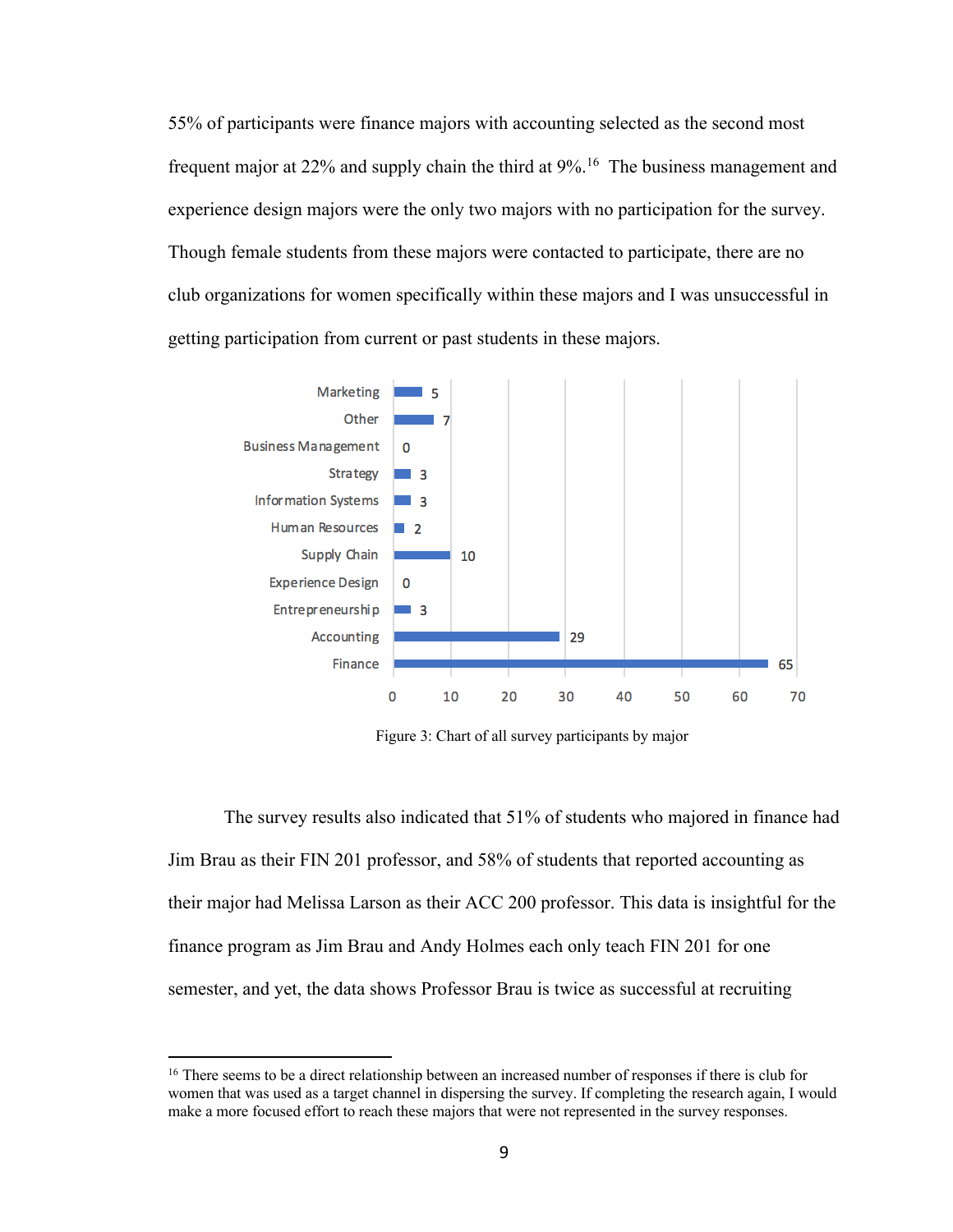women to the finance program compared to Professor Holmes at 21% of finance students. Professor Larson teaches more than one semester of ACC 200 so her recruitment numbers can not accurately be compared to the numbers of FIN 200 professors. Although more research would need to be conducted to fully analyze this data, professors in preprogram classes that make a focused effort to support and recruit women have an impact on declared major recruitment numbers.

#### **Key findings from Target Group 1- Finance students**

The first key finding is that women at BYU in the finance program are highly concerned about this issue. From the finance students that I spoke with during informal research 38 of the 40 students explained that the lack of representation of women was an issue they thought frequently about and was something that concerned them.<sup>17</sup> Likely due to the high level of concern female students have for this issue, current finance students constituted the largest group of respondents of the three target groups. There were 65 female finance students that participated in the survey, or about 78% of the female students in the finance program.

The qualitative section of the survey also supports this finding, that disproportionate representation is a subject that concerns many women in the finance program. There were many comments from women about the need for more female professors and faculty members at BYU. While this is a complex issue, the lack of female representation in faculty is nonetheless noticed and questioned by women in and out of the program. Furthermore, there were numerous comments about the need for greater

 $17$  The two students that explained lack of representation of women in the finance program did not affect them because it was not something they were concerned about.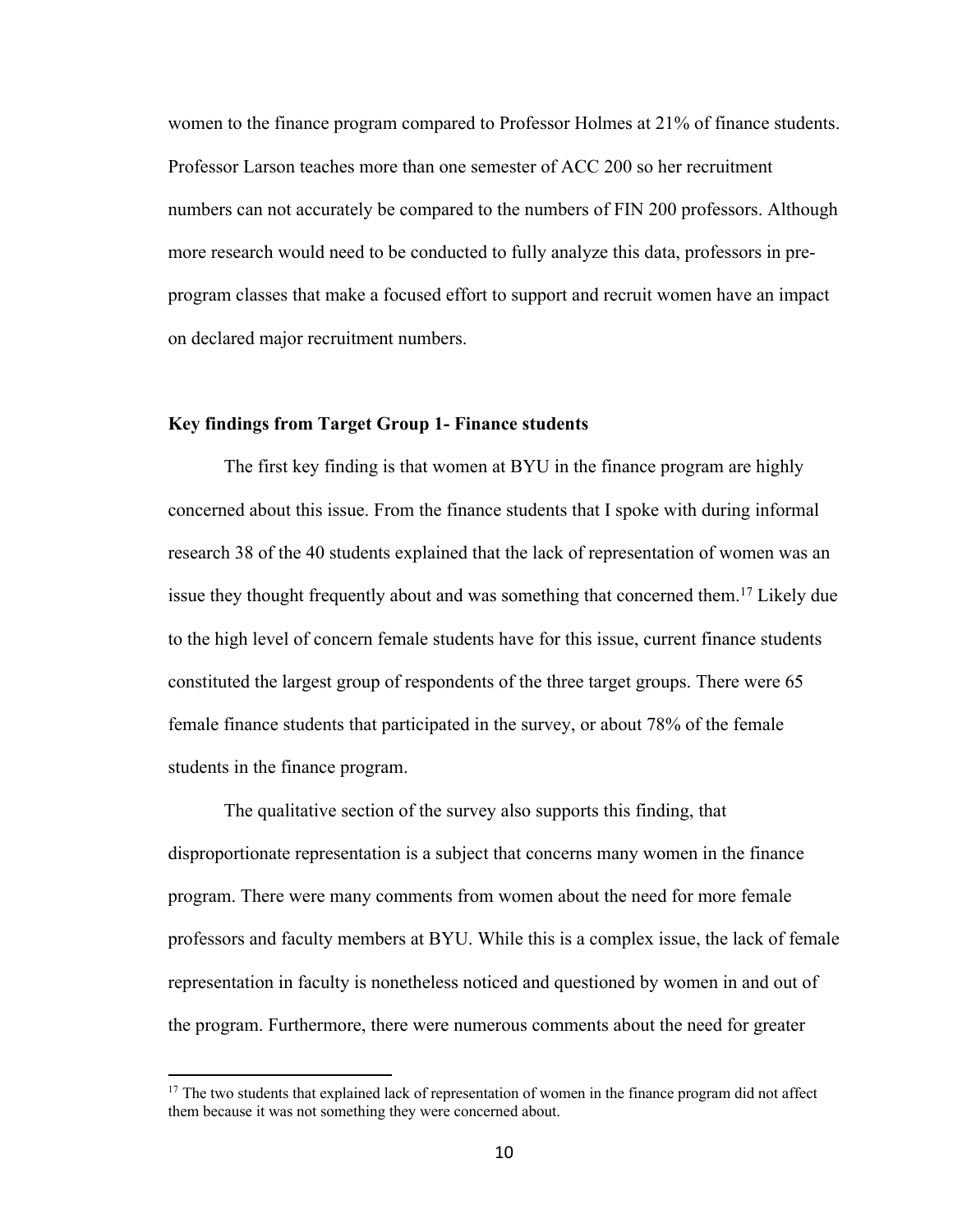unity from the finance department on the issue of women in finance such as, "The main point I am trying to make has less to do with "empowered women empower women", [rather] it has more to do with inviting relevant finance instructors to empower women. I would like to see a more unified finance department on this issue, not just the 'women'." Many students requested more female speakers come and present at department wide events, not just selectively at the Women in Finance Club events so that all finance students can benefit from hearing from successful women in financial services.

The second key finding is that women likely chose finance because of the career paths available to them, past mentorship, or positive experiences with finance prerequisites and courses. After the demographic questions, all women that chose finance as their major were asked to select all the applicable reasons for why they chose to study finance and rank their top three reasons. When asked to select the reasons that represented their interest in finance, just over 75% of female finance students were interested in finance for the variety of career path options and ranked this reason in their top three. The second most common choice, "interest as a result of encouragement from friends, parents, or other mentors," was selected by 50% of finance students. Another commonly selected response was as a result of taking FIN 201 or exposure to finance program courses. Each of these responses were selected by about 45% of the participants.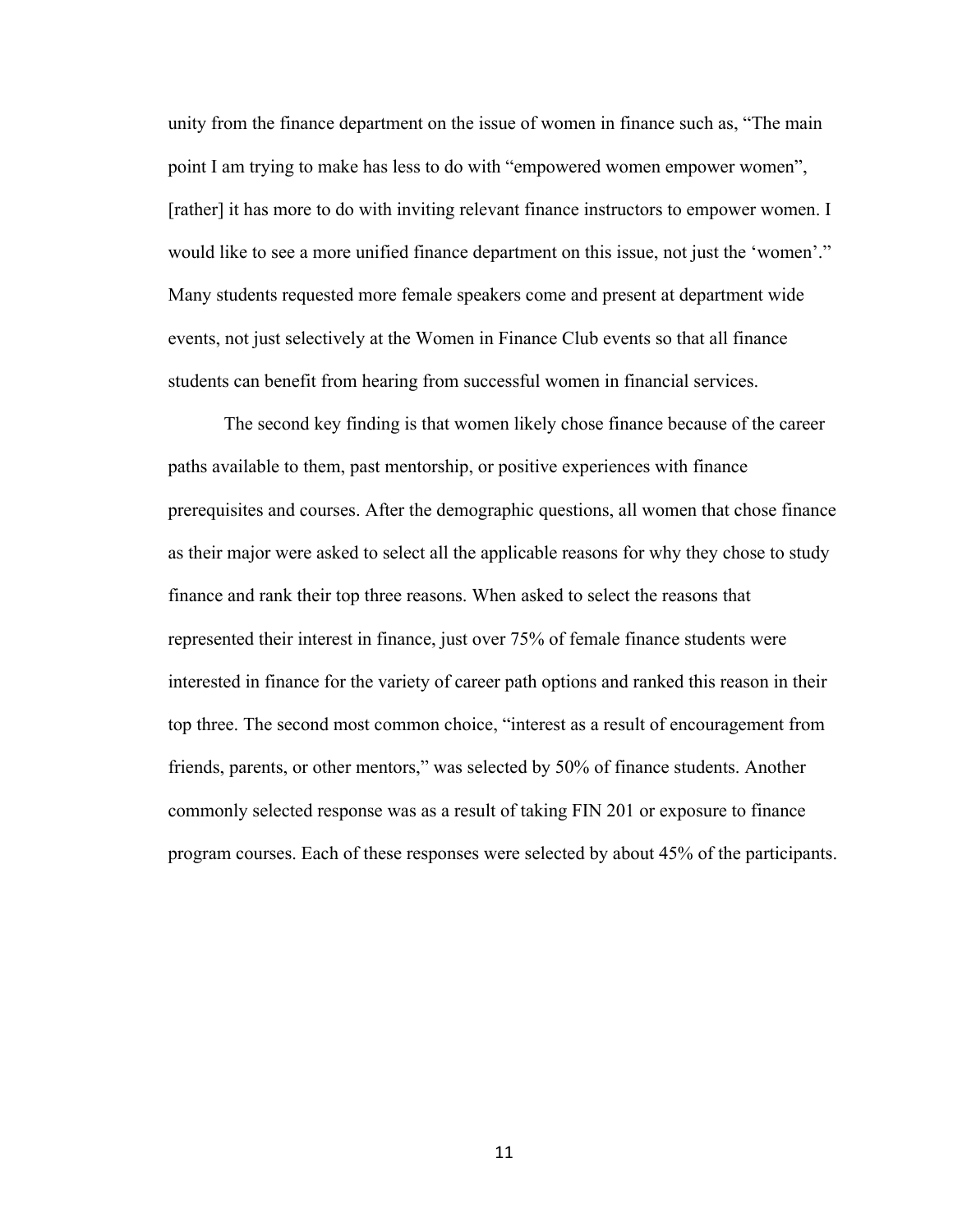

Figure 4: Chart of most commonly chosen responses to why a female student is interested in studying finance.

In summary, female finance students are very concerned about the lack of female representation in finance from students enrolled to faculty composition. Though a multifaceted and complex issue, women generally have questions about the program's status quo and are anxious for new solutions to be found. Additionally, students have really benefited from mentorships and choose finance because of the variety of career path options finance can provide. The data shows a correlation between increased mentorship that is tied to finance in some way (whether it be a formal mentor, friend, or parent) and increased interest in finance due to the variety of career path options. It is plausible to conclude that for more women to see and understand the career options available to them through finance, more women need access to mentors and information.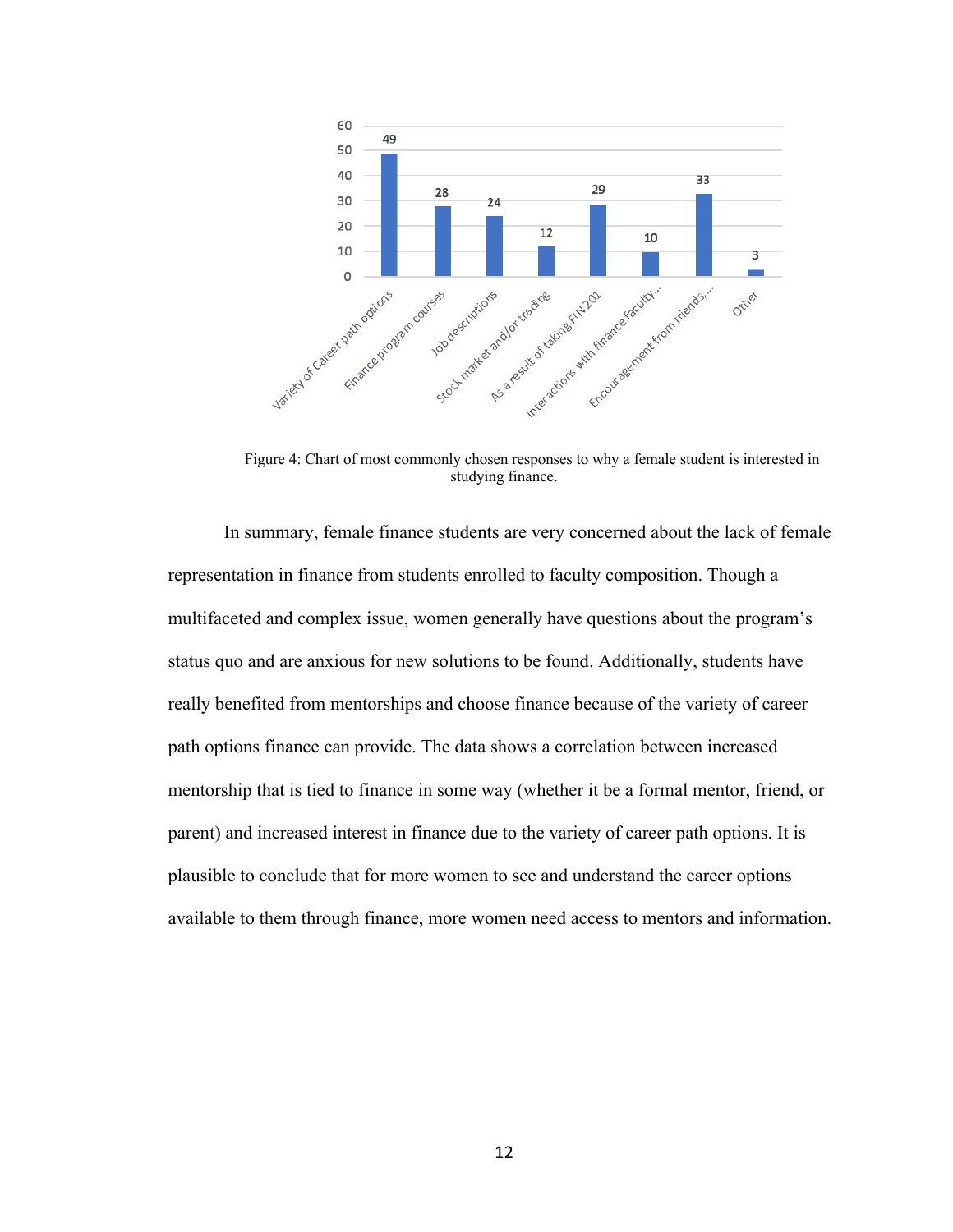# **Key findings from Target Group 2- Students who declined their acceptance to the program**

From the survey 18 women applied to the finance program, were accepted, and decided not to study finance. The number one reason these female students reported that they did not decide to study finance was because they had a greater interest in another business emphasis. Concerns over career demands, concerns over career path options, and confusion over program/ career options were all tied as the second most commonly selected reason with each of these representing about 25% of the students who applied to the program and declined acceptance.



Figure 5: Chart of common responses to why a female student is not interested in finance

The key takeaway from this target group is that while a lot of women are interested in the finance program, more work needs to be done to help clarify what career options are available to women in finance before they are required to decide whether to choose finance as their major.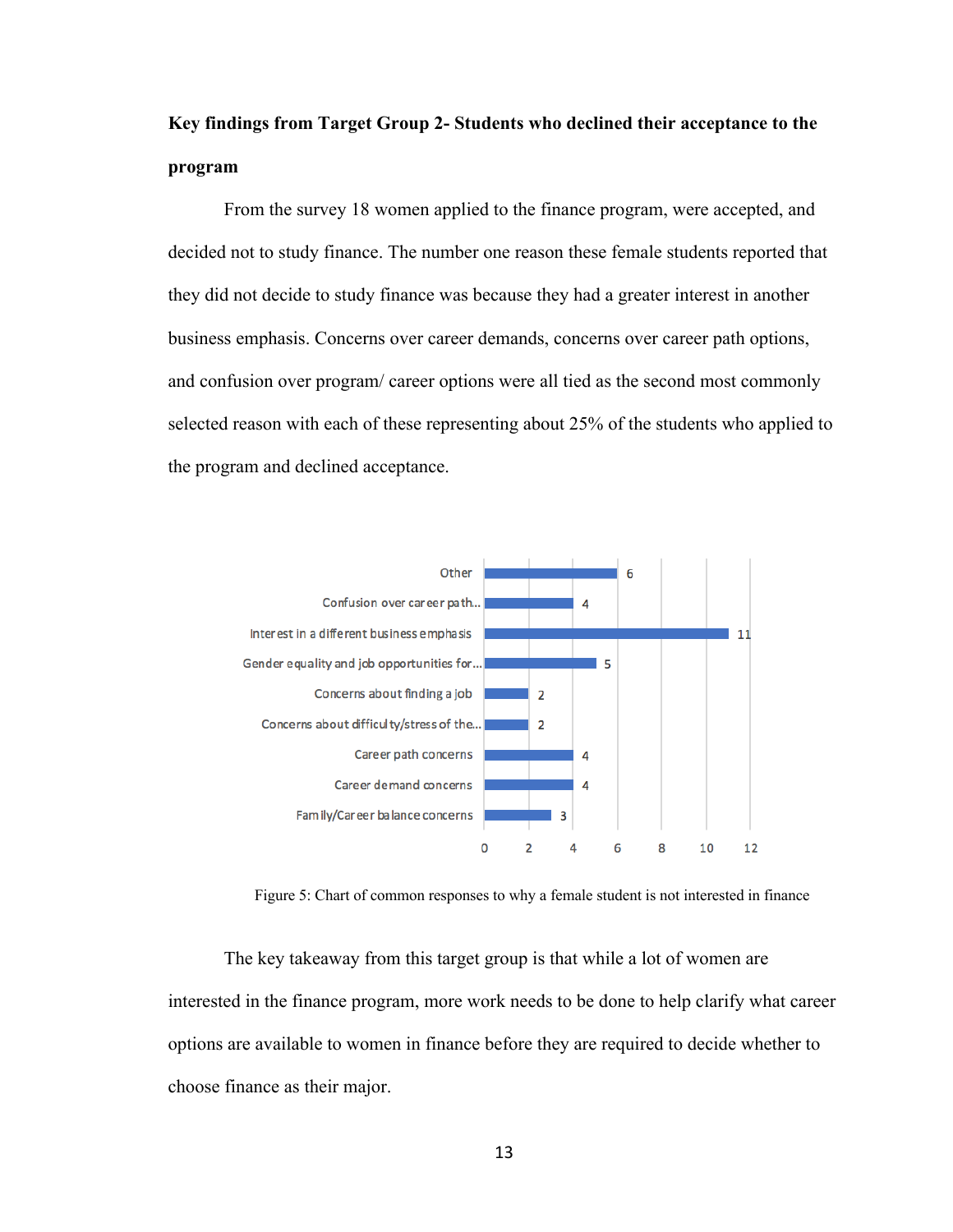Many of the qualitative comments from the survey support the idea that more transparency and information is needed for women to be persuaded to study finance. Comments such as, "accounting and other majors open more doors," or, "Perhaps with more career guidance [I would have changed my mind about studying finance]. I feel like in general the Marriott School is not great about showing different career paths until you are already in a specific major." My hypothesis is, since confusion and uncertainty over career and program paths was so highly chosen, many of the women who remarked having a greater interest in other business areas would have more seriously considered and been interested in finance had more and clearer information been provided to them. As was observed from the first target group, mentorship both formal and informal is a large contributor to the interest men and women display in the finance program.

#### **Key findings from Target Group 3- All other female business students**

From the total number of participants, 26% or 35 students chose not to even apply to the finance program. About 20 of these 35 students commented that they felt another program opened more doors, or they were concerned about the difficulty of the program. While there were some responses that indicated that these students were simply interested in studying something other than finance, when asked if changes to the program could have changed their decision about applying, nearly 30% of the students marked yes. These students commented that increased understanding that women are needed and heard in the finance program is needed. Furthermore, these women remarked that a more inviting program culture could have been beneficial in changing their mind about studying finance.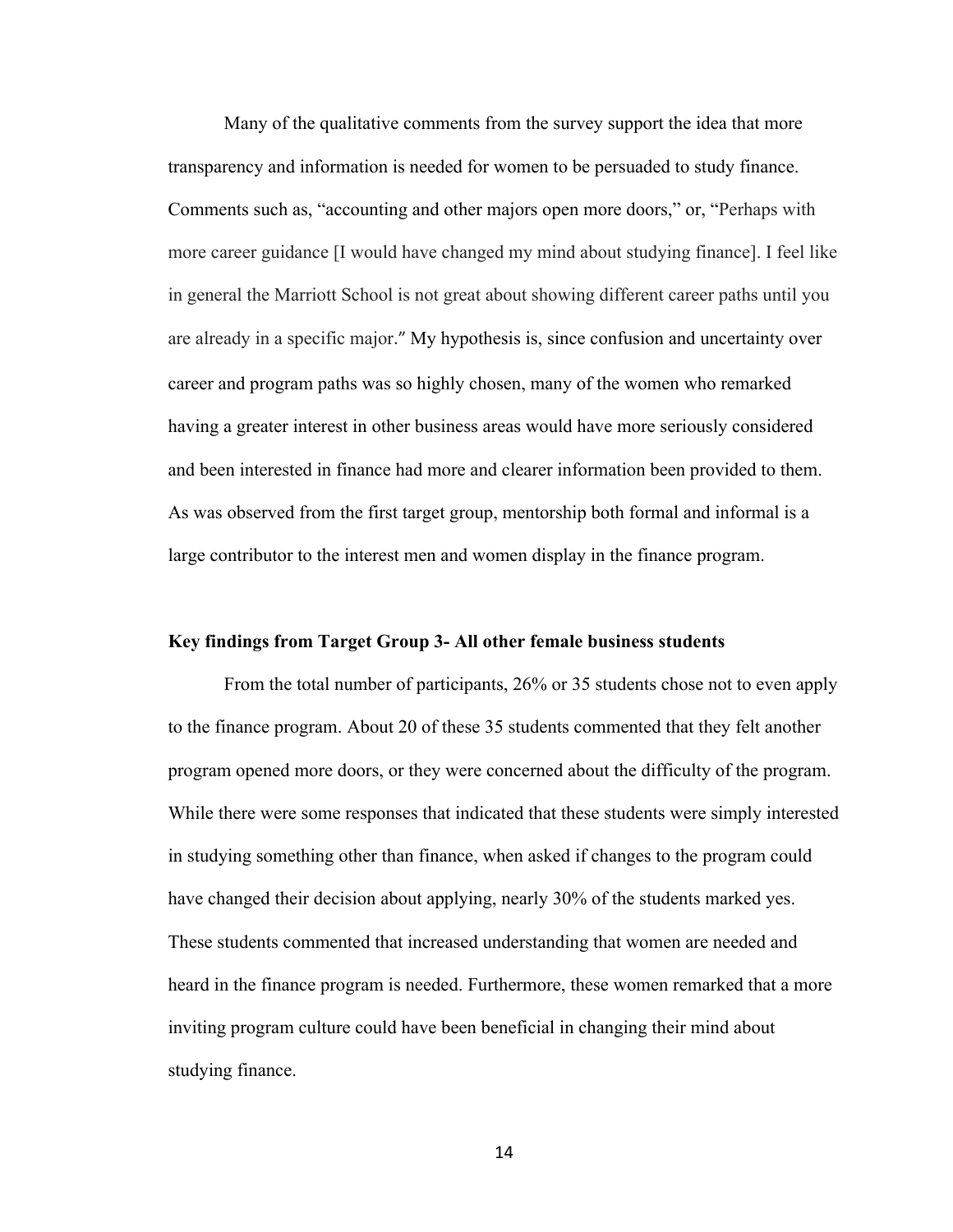

Figure 6: Chart of common reasons why a female student did not apply to the finance program

While the finance program certainly is not set out to change the interests of students, this target group's results show that there is room to improve. The lack of women applying to the finance program is not necessarily due to lack of interest in finance, but lack of information and understanding about the program culture, program expectations, and potential career paths.

#### **V. Three Part Solution Proposal**

The results from the survey show that the lack of female representation in the finance program can be improved through work in several program areas. From the informal and formal survey results, there were three common themes from the responses of women both in and outside of the finance program. These themes are mentorship,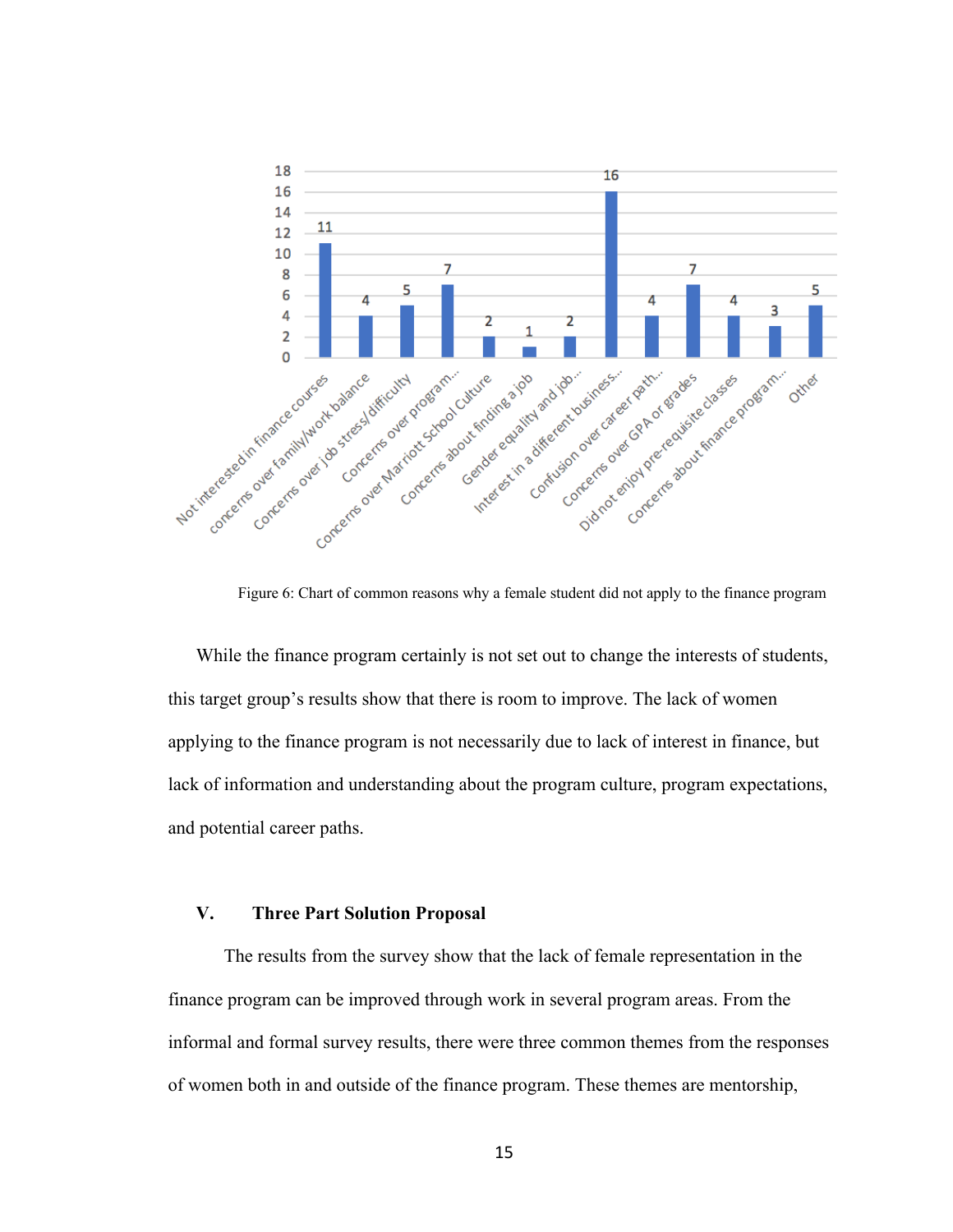transparency and unity, and finally increased exposure. The next section will outline and propose each of these three steps that address the most commonly observed problems and issues found from the survey results.

#### **a. Mentorship**

The first part of the solution in getting more women studying finance at BYU is creating a mentorship program between both students in the program and with students who are interested in finance. The finance program discusses the importance and value of networking and seeking out industry mentors, while there are great career mentors available there is no formal peer mentorship program for women in finance specifically.<sup>18</sup> From the survey results, 60% of participants commented on either the lack of mentorship from the finance program compared to other business programs or the need for more finance mentorship.19 A mentorship program for students in finance specifically will increase the information shared between students and help create a more inviting atmosphere particularly for students who are less outgoing or have less exposure to finance. This mentorship would increase the positive interactions between students and overtime hopefully decrease the number of students with negative interactions with the finance program. As the data from target group number one showed, the second most common reason women choose to study finance is due to the encouragement of a friend, family member, or mentor. Other programs, such as the School of Accountancy, have created course sections where students are placed in a group for all their core program

<sup>&</sup>lt;sup>18</sup> This program could be equally as beneficial for men in the finance program.<br><sup>19</sup> A version of a mentorship program existed until 2020 as a part of the Women In Business Club. With the combination of the Women in Business Club and the Marriott Inclusion and Diversity clubs, formal mentorship programs have been discontinued.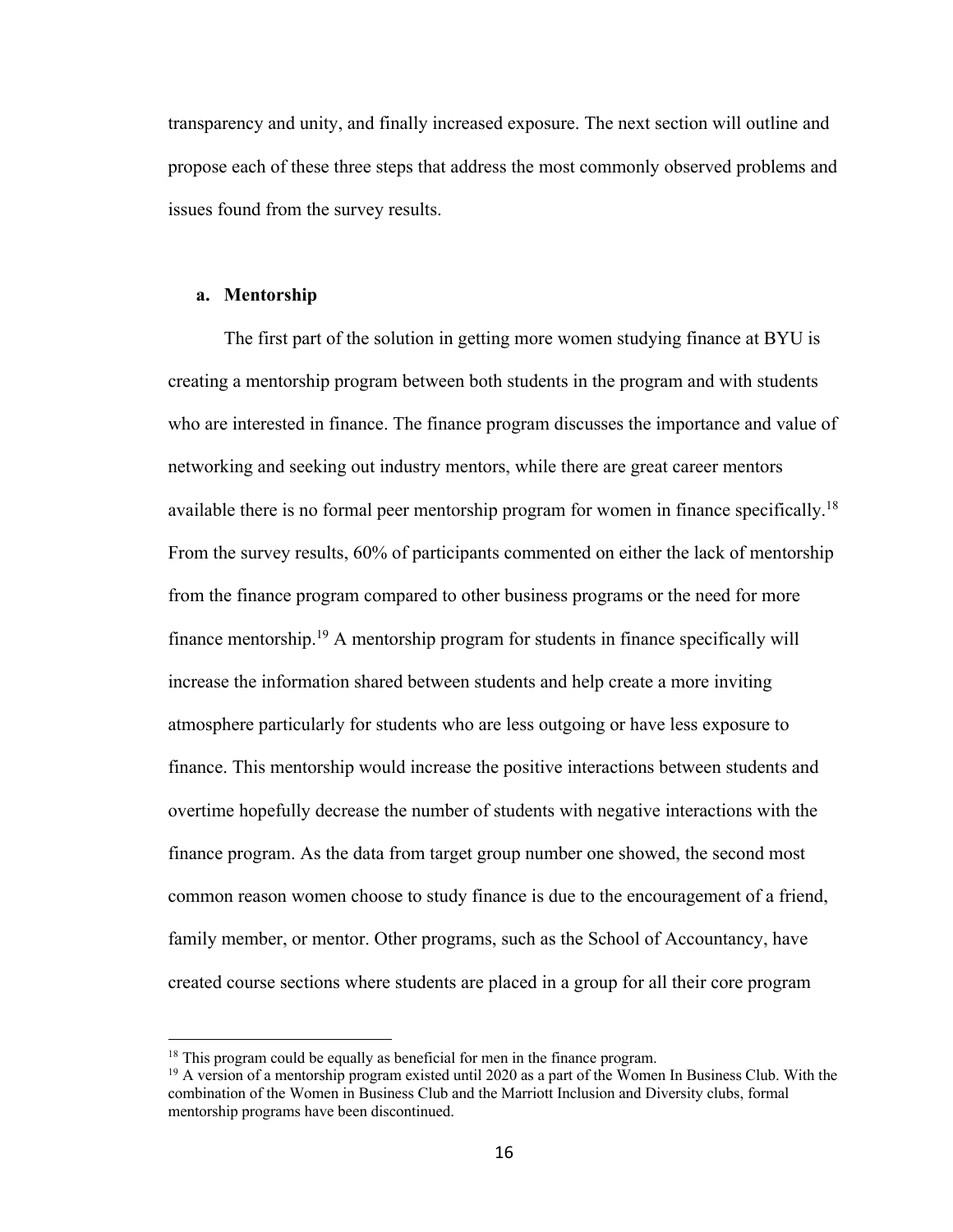classes. These sections act as small mentorship groups and foster close connections with students. Mentorship in some form greatly increases the confidence and information students have when making career and program decisions. Implementing a mentorship program will make the tools already established by the Marriott and finance programs, such as the Business Career Center, more accessible and create more support for current and prospective finance students.

A study completed by Cornell University found that mentorship programs improved minority representation by 9% and female retention and representation by 15%.20 Creating a student-led mentorship program at BYU will create a stronger network of both incoming and current finance students.

A student-led, faculty-directed mentorship program will act as another channel to promote the finance program but also will help ensure that women have access to both the support and information needed to make choices about their career. About 95% of the students that took the survey and did not study finance commented in some form that they, "felt intimidated by the pressure of the program," or they, "felt confusion about potential career paths." A mentorship program would be a formalized channel where information about program prerequisites and requirements could be clarified and explained. As students both pre-business and finance major students interact, understanding surrounding program expectations and culture can also be clarified.

Though the most common response to why a participant chose not to study was that they "had a greater interest in a different business field" the most common qualitative

 $^{20}$  Naz Beheshti, "Improve Workplace Culture with a Strong Mentoring Program." https://www.forbes.com/sites/nazbeheshti/2019/01/23/improve-workplace-culture-with-a-strongmentoring-program/?sh=759fdc2c76b5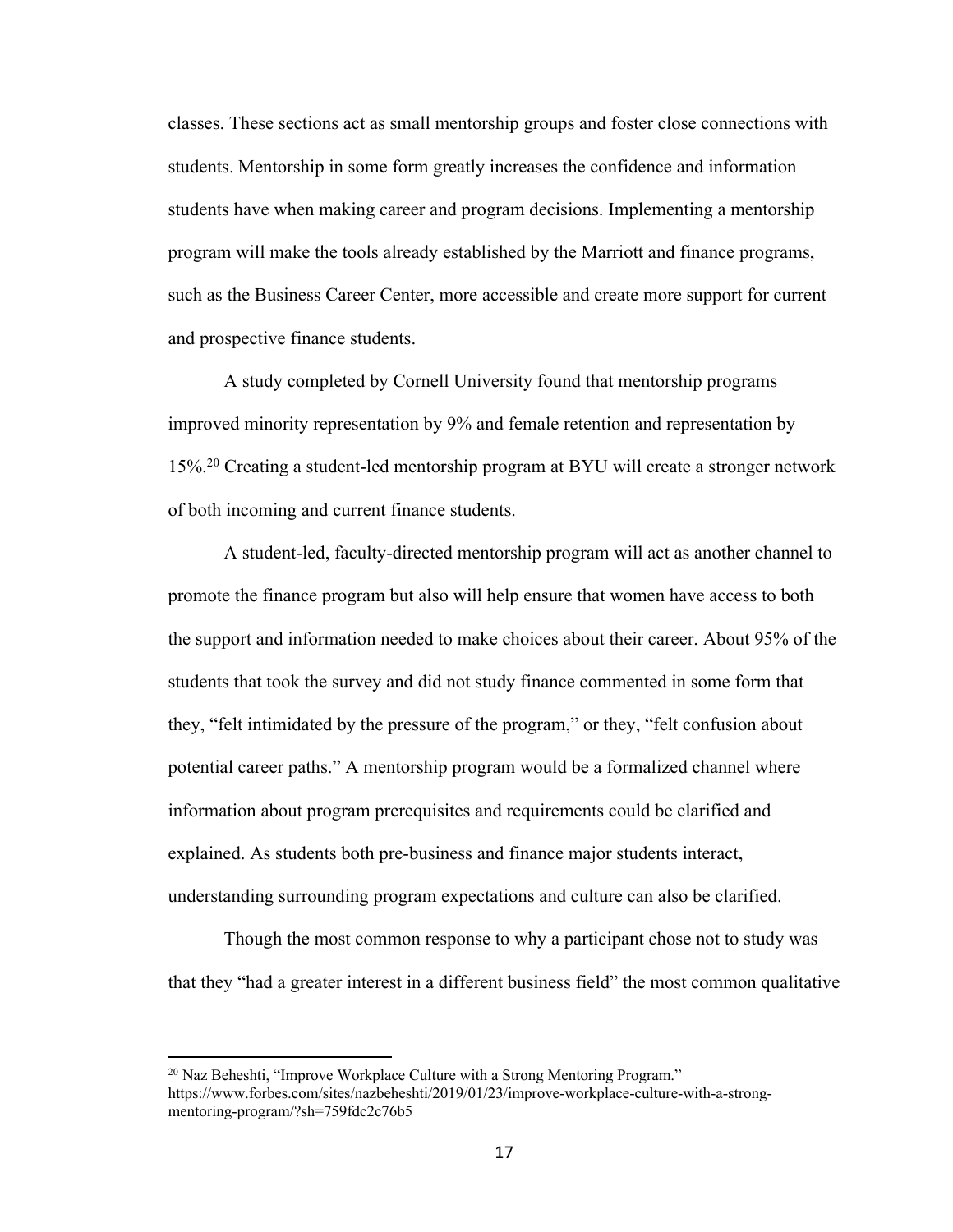responses remarked that they were unsure over the application process and requirements. By simply assigning a female mentor from the finance program to each female interested in the program the interactions between women in the program will be strengthened. The finance program will be able to retain more women, increasing the percentage and number of women that apply and choose to accept their position in the finance program. Though in time these mentors could be assigned regardless of gender, as the percentage of female representation grows it will be important to provide additional avenues for strengthening female representation.

With the changes in the prerequisites for majors in the Marriott school<sup>21</sup>, we need to increase the channels for women to interact with women in the finance program through a formal mentorship program.

### **b. Transparency and Unity**

The second part to the solution of increasing female representation in the finance program at BYU is to increase transparency and unity within the finance department. The experience and success of women in finance needs to be broadcast widely across men and women instead of being targeted at women only. This can be done through increasing female faculty members (whether they be tenured or adjunct), increasing the number of women that speak to male and female students in finance, and being intentional about discussing the experiences of men and women within the industry. It will take an

 $21$  New prerequisite changes for other majors in the Marriott school will not require women to take Finance 200 which will greatly limit the number of women that will be exposed to the finance program before making their decision on what major to pursue.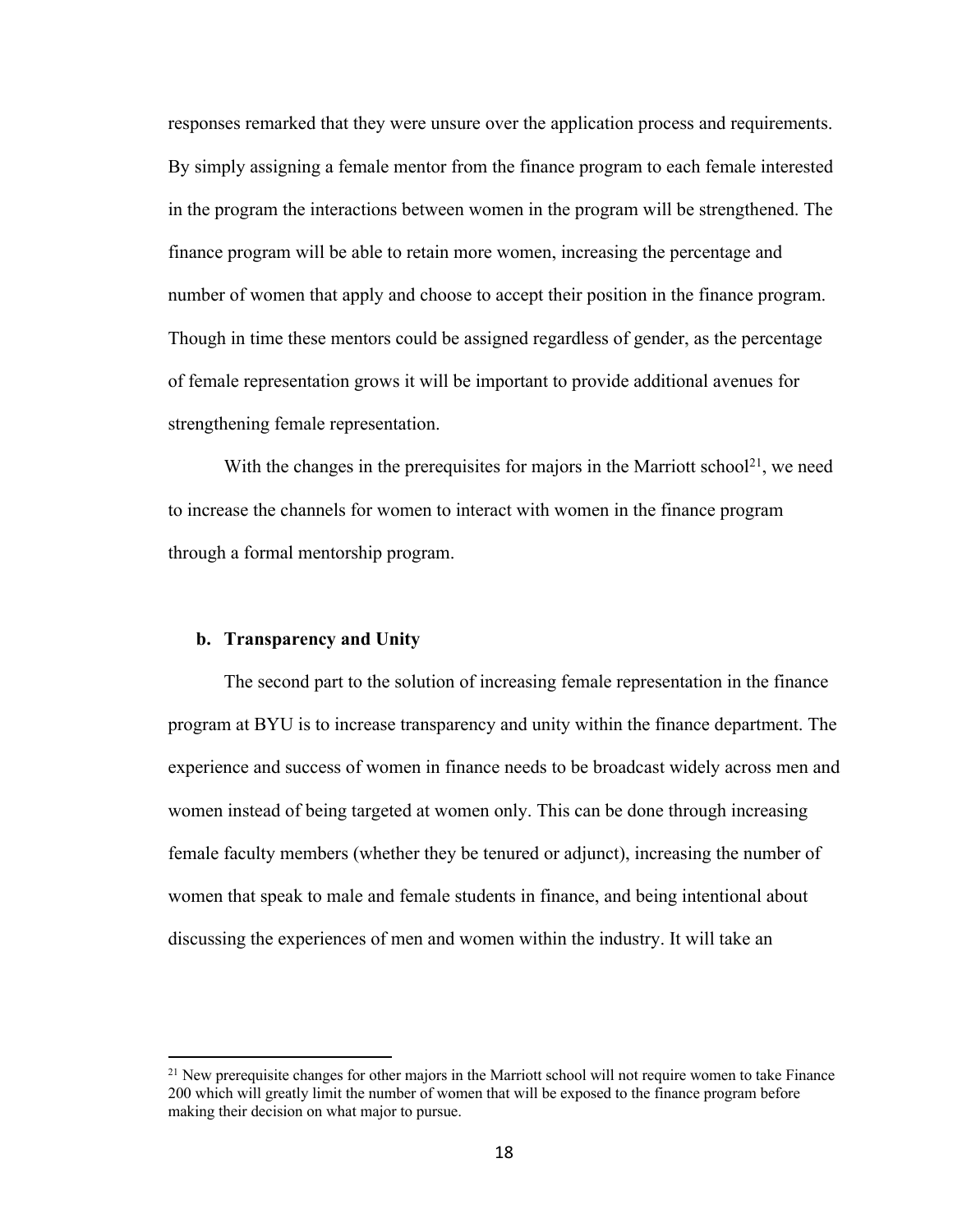especially focused and concerted effort from all finance program leadership and mentors to reflect change in the perceptions and experiences of male and female students.

Some of the most common responses from students in the finance program surrounded women needing more support from finance faculty. Many women commented on the lack of female faculty in the finance program and how that has been a deterrent to joining the program, or an incentive to join a different business program. Though the School of Accountancy has twice as many female faculty members as the finance program, these female accounting professors, like Melissa Larson, also teach courses that heavily interact with pre-accounting and newly admitted accounting students. As mentioned in the data analysis section, many finance students are concerned about the lack of female faculty members. Many efforts have been made to recruit female finance faculty members. While there are certainly many factors to play in this situation, there needs to be more transparency over this issue. It is important that students know that this issue is something that the finance department has been working on and something the finance department is committed to working on.

Another aspect of transparency that can be increased is female leadership in the finance program by seeking out more female adjunct professors and female speakers. This was a very common response from target group one students to the question of how the finance program could be better and more inclusive. Through these solutions both men and women alike would have more exposure to female mentors. Though anecdotally the number of women that have negative experiences working with and being accepted by male peers in the program is decreasing, more female professors whether they be tenured or adjunct and more female speakers across the program would help to continue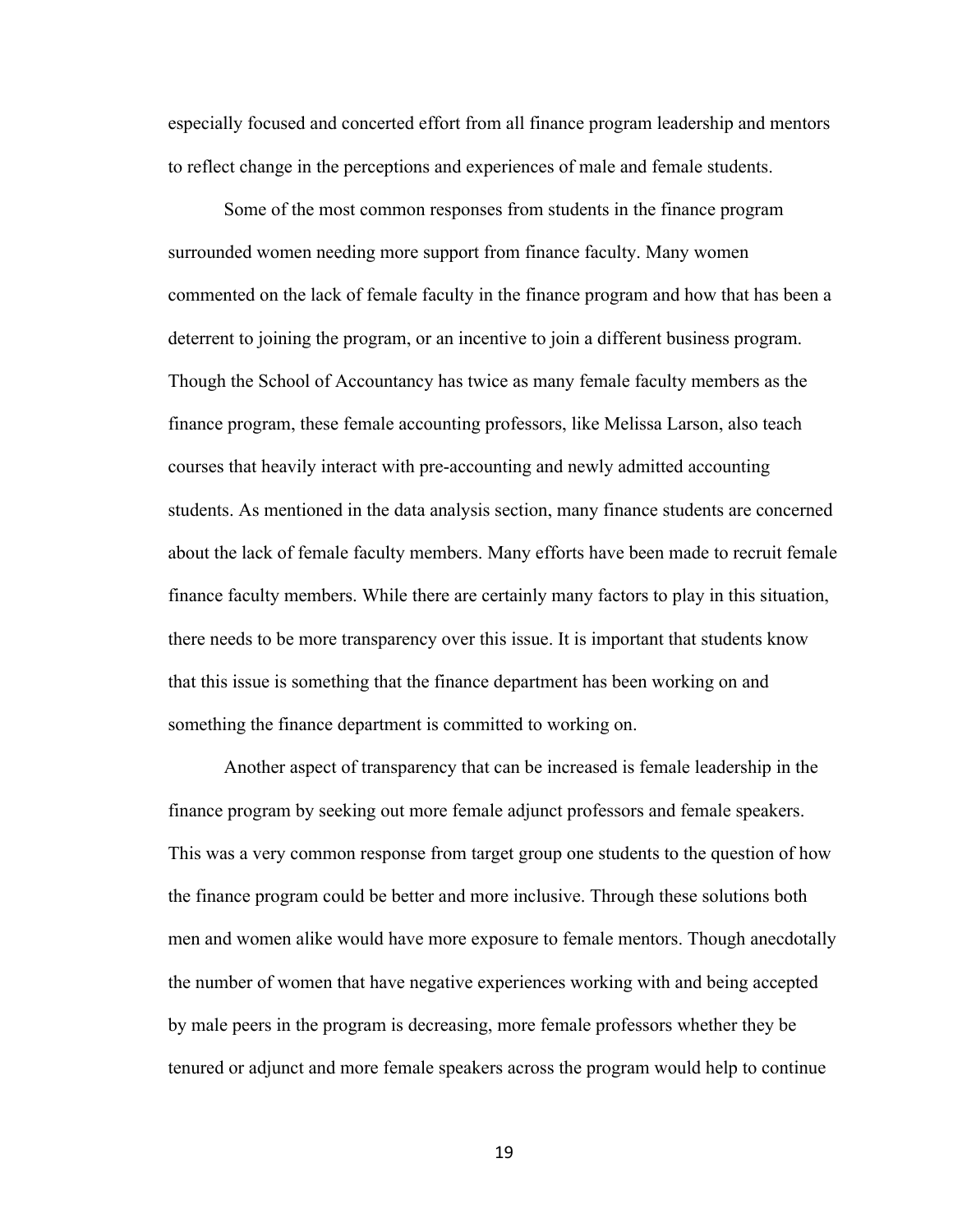to reduce this negative element of finance program culture. These are both ways to make women who are successful in finance more accessible to all students in the finance program and improve the perceived culture of the program. Though BYU – and specifically the finance program – struggles to hire female faculty members, even placing limited faculty members in positions of direct interaction with pre-finance and prebusiness students would dramatically boost the perceived value of women in the program. This would increase the interaction that men and women have with successful women in finance.

There are many small changes to the finance program that could also boost perceived department unity as well as perceived concern and dedication to increasing female representation in the program. As one survey participant remarked,

*"Imposter syndrome is extremely real… and can be very isolating. Efforts made my professors and guest speakers to use gender inclusive language, share the experience of men and women both, and seeking to be receptive to the needs of female students (getting called on, not getting called on promoting the Women in* 

*Finance club like any other finance club) all go a long way to bridging the gap."*

Small changes to be more intentional in the way that professors and guest speakers speak about the experiences of women in finance are very meaningful and overtime create dramatic improvement.

To revisit a comment shared in the data analysis section, "The main point I am trying to make has less to do with 'empowered women empower women', [rather] it has more to do with inviting relevant finance instructors to empower women. I would like to see a more unified finance department on this issue, not just the 'women'." An increase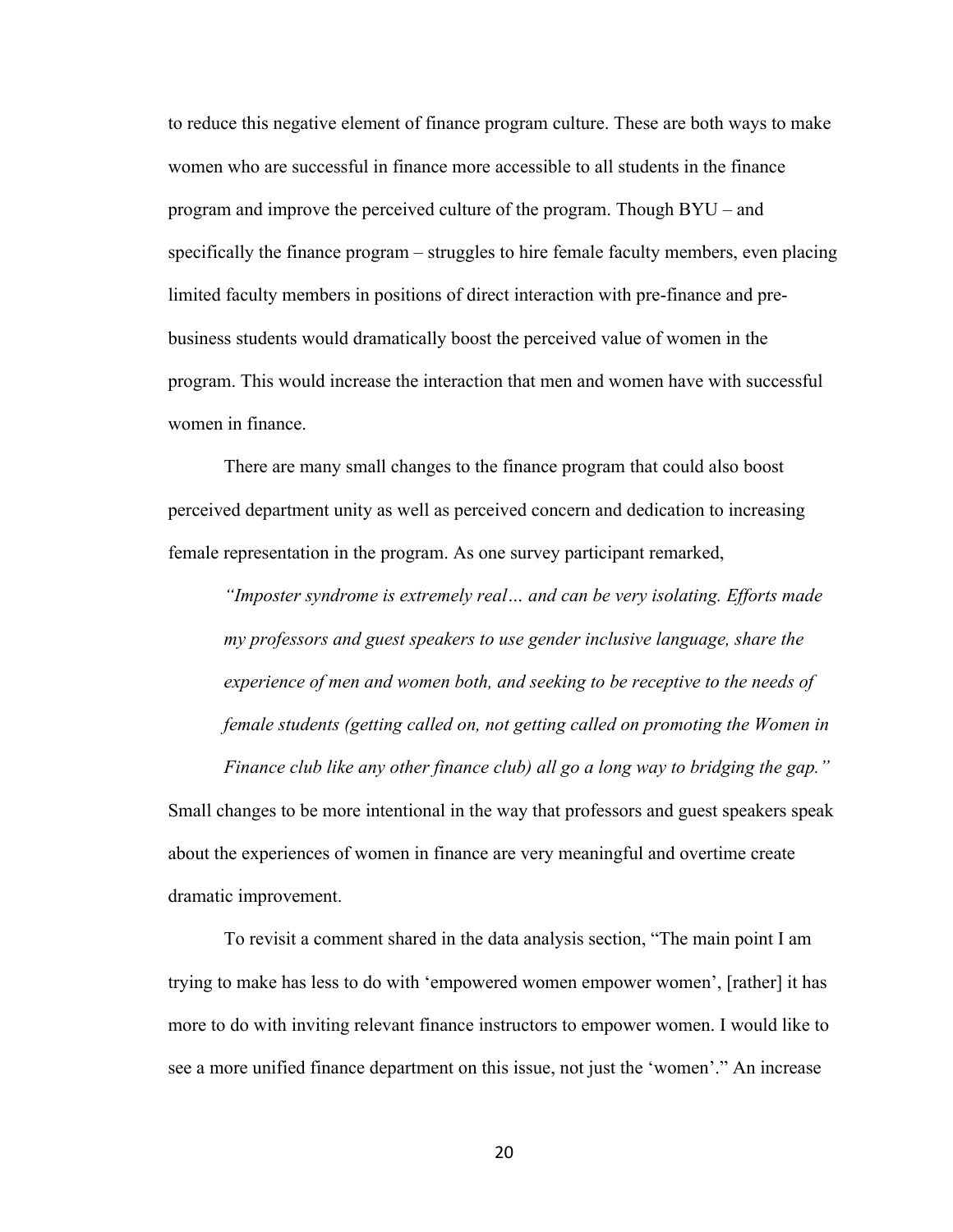in female faculty leadership, more female speakers, and consciously sharing the experiences of men and women within the industry will increase the perceived unity in bridging the gap in the number of women. Even small changes in this area have the potential to make the current efforts of professors more transparent and effective.

#### **c. Exposure**

The third part of the solution to increase the representation of women in finance is to increase the exposure that students have career path options both before entering the finance program and while they are in the finance program. A large benefit to the finance program is the wide array of career opportunities; however, this benefit too frequently becomes a detractor for students as the industry barriers to entry for a student with limited information and exposure seem too high. Information is not streamlined for students as there are differing recruiting processes and career path options for each subdiscipline in finance. Getting the information for and understanding all of the options provided through a career in finance can seem overwhelming for students that lack previous experience or exposure to finance in comparison to other majors with less subdisciplines.

As previously mentioned in the survey data analysis section, 95% of the students that took the survey and did not study finance commented that they, "felt intimidated by the pressure of the program," or they, "felt confusion about potential career paths." The information that students receive about the different sub-disciplines and career path options available in finance needs to increase. This information needs to be given to students before making a decision to apply to the finance program through organized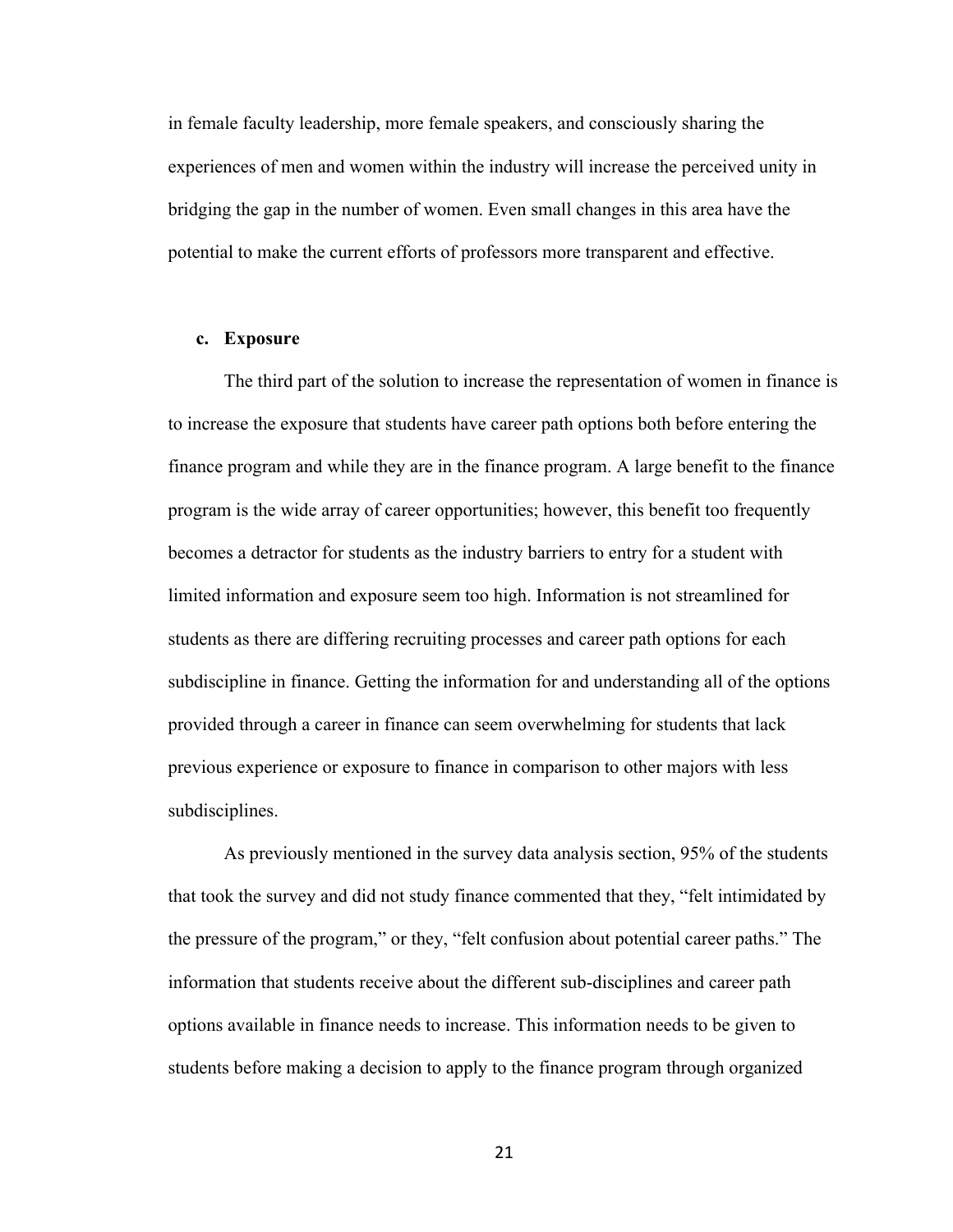events that briefly explain and introduce each of the subdiscipline options. The finance program needs to more intentionally connect students with club sub-disciplines and resources especially for students that do not already have mentorship in finance. From the survey results, 50% of women choose to study finance as a result of some level of encouragement from friends, family, or mentors. Increased exposure to program and career options is vital for recruiting and supporting students.

The finance department asks all students to report their desired sub-discipline or emphasis within finance. Currently, the program relies heavily on the student to learn about each career track. Efforts need to be taken to expand the current training and information given to students on career option. While students can change their interests and career track overtime, providing them with more information and training upfront will help them more confidently make their decision and seek out mentorship. As the prerequisites changed in 2021 for the finance program, it is now more important for students to get informal and formal exposure to the finance program. Fewer pre-business students will be taking FIN 201 as it will no longer be a required class to apply for other business majors. This change may decrease the number of pre-business students that are exposed to finance. Earlier exposure to the career path options able through finance will help lower the perceived barriers of confusion, or uncertainty to the program.

Students once in the finance program can also benefit from increased exposure to career path options and sub-disciplines. There are several ways this can be accomplished. Firstly, when admitted to the program there could be better disclosure of all the clubs and tools available for them to use as soon as they are accepted into the program. Second, a presentation and discussion of various career path options could be given at the finance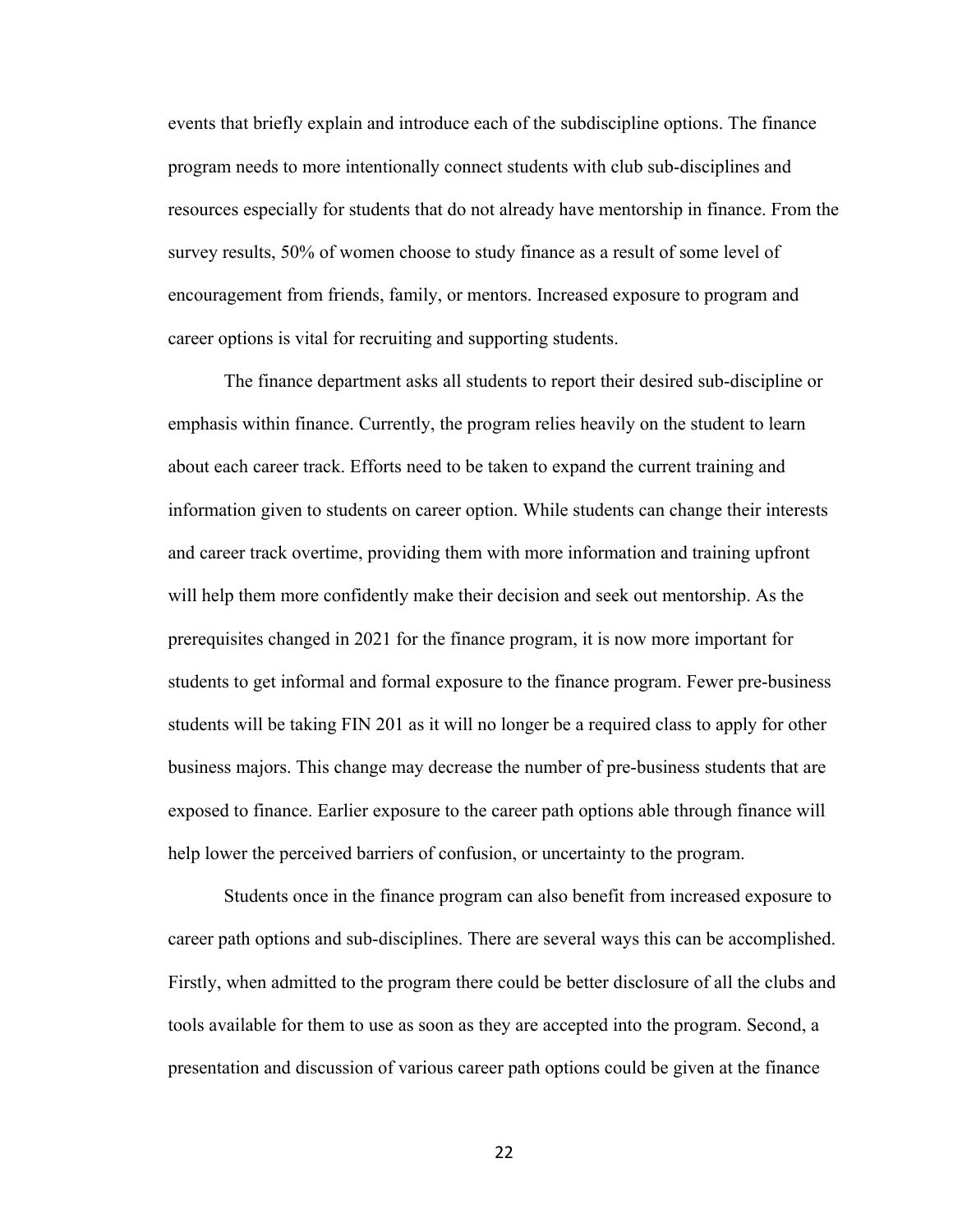orientation meeting. This could be a platform for students to interact and meet club presidencies as well as gather additional information on career path options. Similarly, summit recruiting events with representatives from various career tracks could be a beneficial platform.

The COVID-19 pandemic has acted as a mini-case study showing the impact of wide exposure across campus to the finance program. Due to COVID-19 restrictions and health and safety protocols, no in-person events were conducted across the female focused organizations and clubs in the Marriott school. Finance, as well as other business majors like Information Systems and Accounting that typically have higher percentages of female representation, experienced a large drop in female representation from 2020 to 2021. Finance and the Accounting program both experienced a  $25\%$  decrease in  $2020^{22}$ and the finance program further decreased to only  $15\%$  in  $2021$ <sup>23</sup>. The years of restrictions for in-person events greatly limited the exposure of all business programs. In the future, with proposed program prerequisite changes, the exposure that women have in discovering career path options in finance and making strong connections despite a perceived male-dominated culture will again be limited. It is especially important to double efforts to increase program exposure going forward so that this does not happen.

Women belong in finance and make valuable contributions. Industry data shows that in the last 10 years the number of female CEOs and successful women-founded companies is doubling. The financial services industry is increasingly adapting to become more gender diverse. These facts and changes may not be apparent to prospective

 $^{22}$  From 2019 to 2020 female enrollment in the School of Accountancy decreased from 32% to 24%. During the same span of time, the female enrollment in the finance program decreased from 24% to 18%. <sup>23</sup> Finance department data.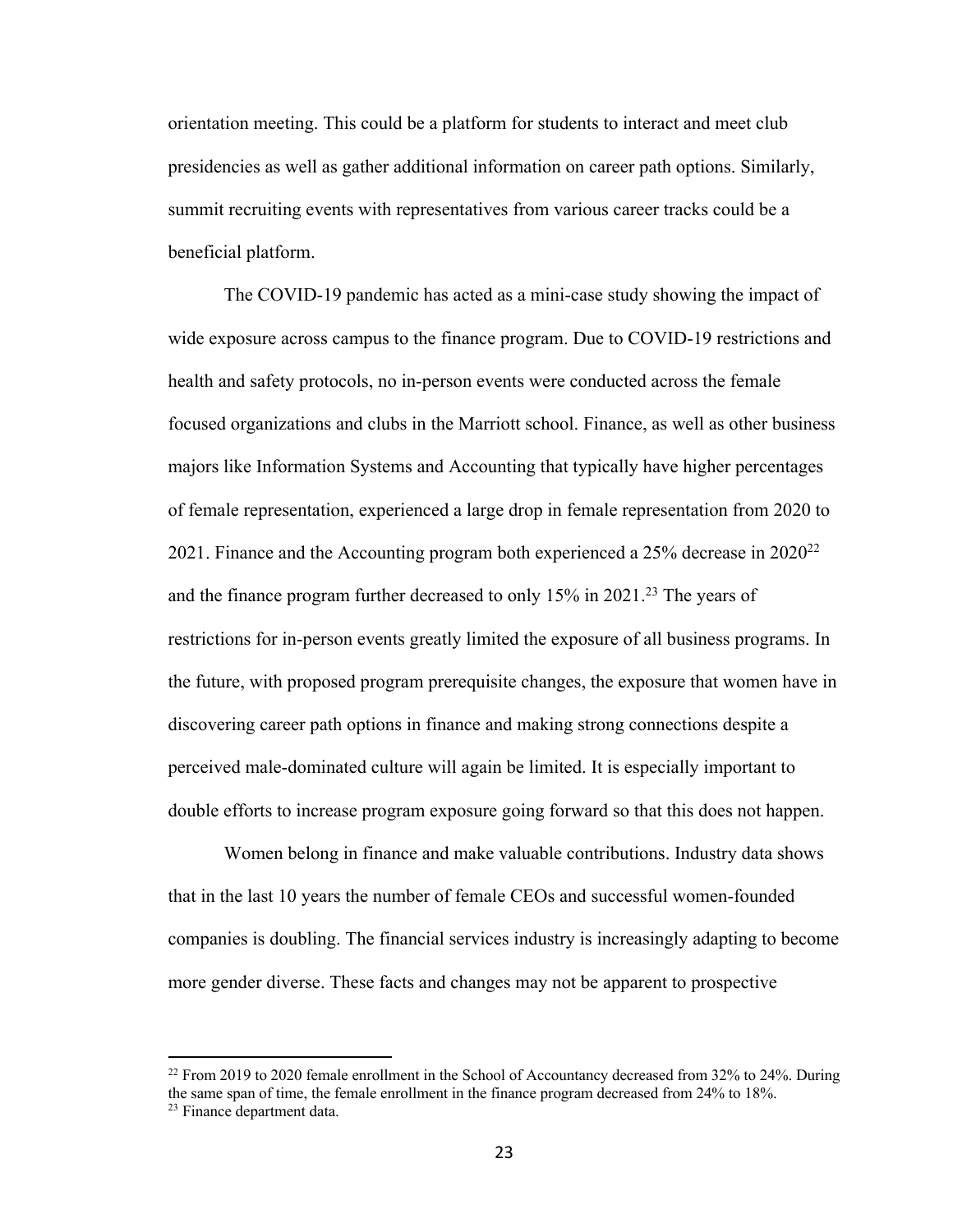students, therefore increased exposure is needed. Increasing the exposure that women get to the finance program will help them realize that not only do they belong in finance, but that women thrive because women can be and are highly successful in the financial service industry. Representation of women in finance is a virtuous cycle. More women in finance will equate to more successful graduates from BYU and students placed more easily in careers due to improved cultural perception. These changes have the power to benefit BYU, both male and female students.

#### **VI. Proposed Next Steps**

There are five steps that the finance department can take to implement the previously discussed areas for improvement in mentorship, transparency and unity, and increasing exposure. First, a finance mentorship program can be organized now and rolled out to students starting Fall 2022. Second, the finance program can increase their current efforts to recruit more female faculty members by adding additional female adjunct professors to teach finance classes. Third, the finance department can plan several upcoming events over the course of the next academic year that incorporate more female speakers. Fourth, the finance program can expand current and planned pre-business events to give more training on sub-discipline and career track options. Fifth, the finance department can redesign the orientation event for Fall 2022 to be a platform for students to interact and meet club presidencies as well as gather additional information on career path options.

Each of these five steps target a specific area of improvement that was discovered during the research process and will work towards increasing the number of women in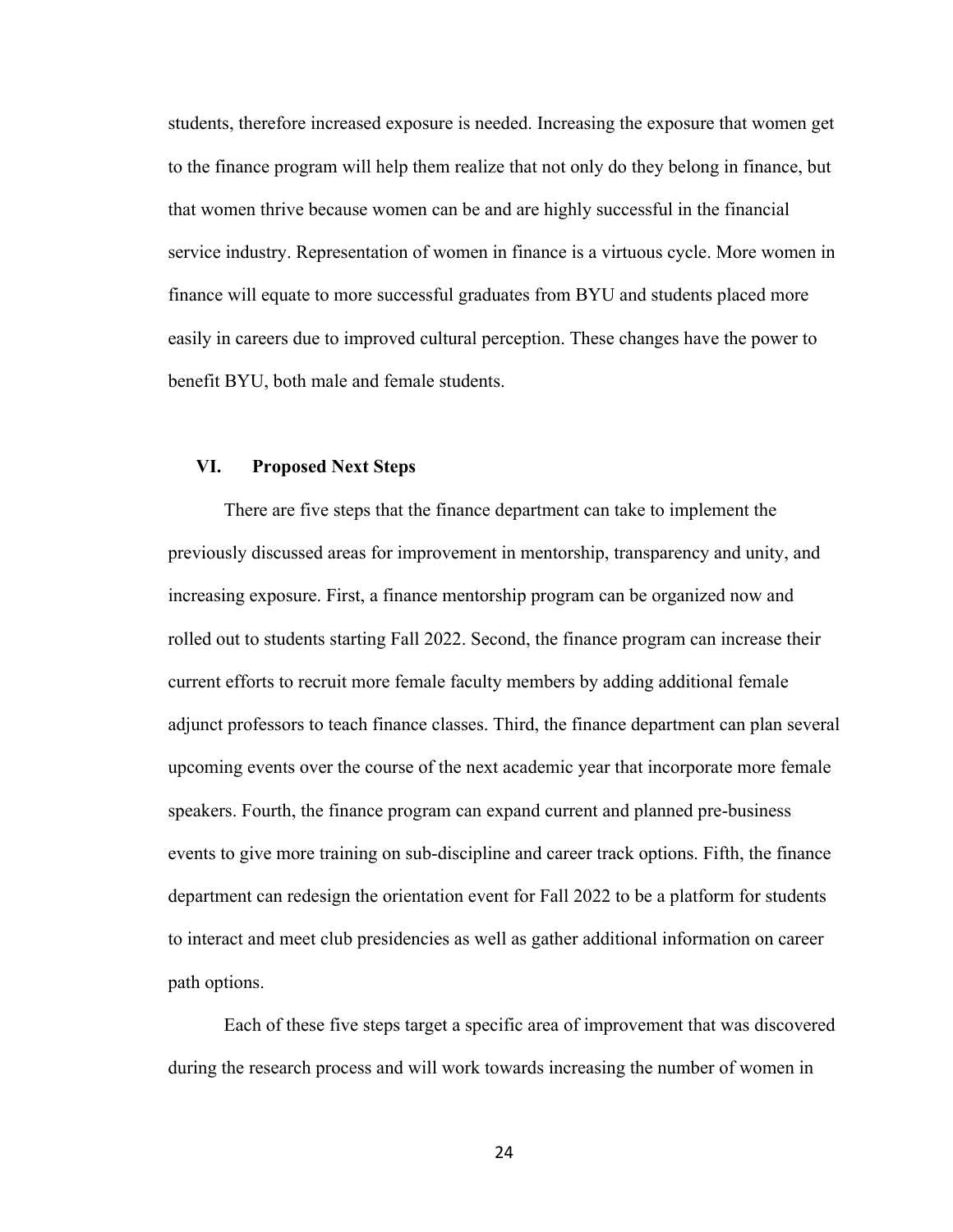the finance program and continually decreasing the negative brand image of the program. Tracking and measuring the perception of the program and its culture needs to be an ongoing project. The proposed solutions build upon the years of efforts and resources that have been invested in solving this issue. Solving the representation problem will continue to take time, focus, and effort. While this thesis creates a new platform for ongoing research and analysis, the finance program will need to continue to invest attention and make ongoing adjustments.

#### **VII. Conclusion**

The lack of female representation in finance is hurting the image of the finance program. These implications are costly on continual recruitment of women into the program and the finance program is missing out on the proven benefits of increased gender diversity. Research shows that this is an issue that concerns a lot of women both in the finance program specifically and the Marriott school collectively. Data shows that women are successful in the financial service industry and greater gender diversity is beneficial. Therefore, increasing representation among women in the finance program is a virtuous cycle that benefits all individuals in the program. Improvements in female representation can be made by increasing female mentorship, through greater transparency and unity in efforts to include women in finance, and increased exposure of career path options for women in finance. While this thesis identifies initial next steps in pursuit of these solutions, long-term success requires long-term focus and effort by the Marriott School and the finance program.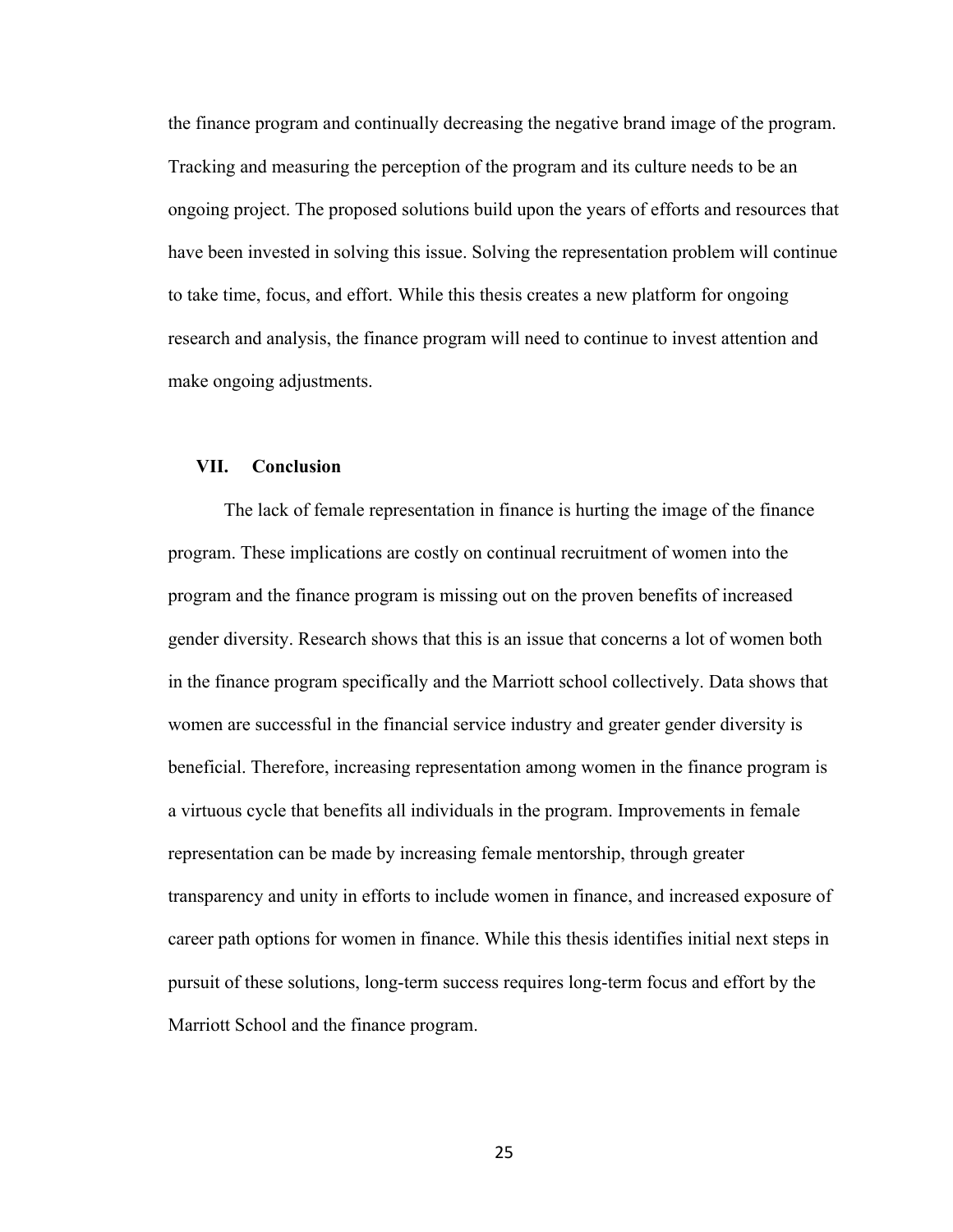Researching the gender gap in the financial industry matters. I expect the results of my thesis to be helpful to BYU's Finance Department in constructing initiatives and messaging that will better appeal to women and hope that my findings will be helpful in guiding finance programs at other universities as well. I know that I am not alone in facing obstacles breaking into the finance industry as a female. Through the implementation of this research, the finance department will be more able and prepared to help empower men and women to chart their successful careers in the financial industry.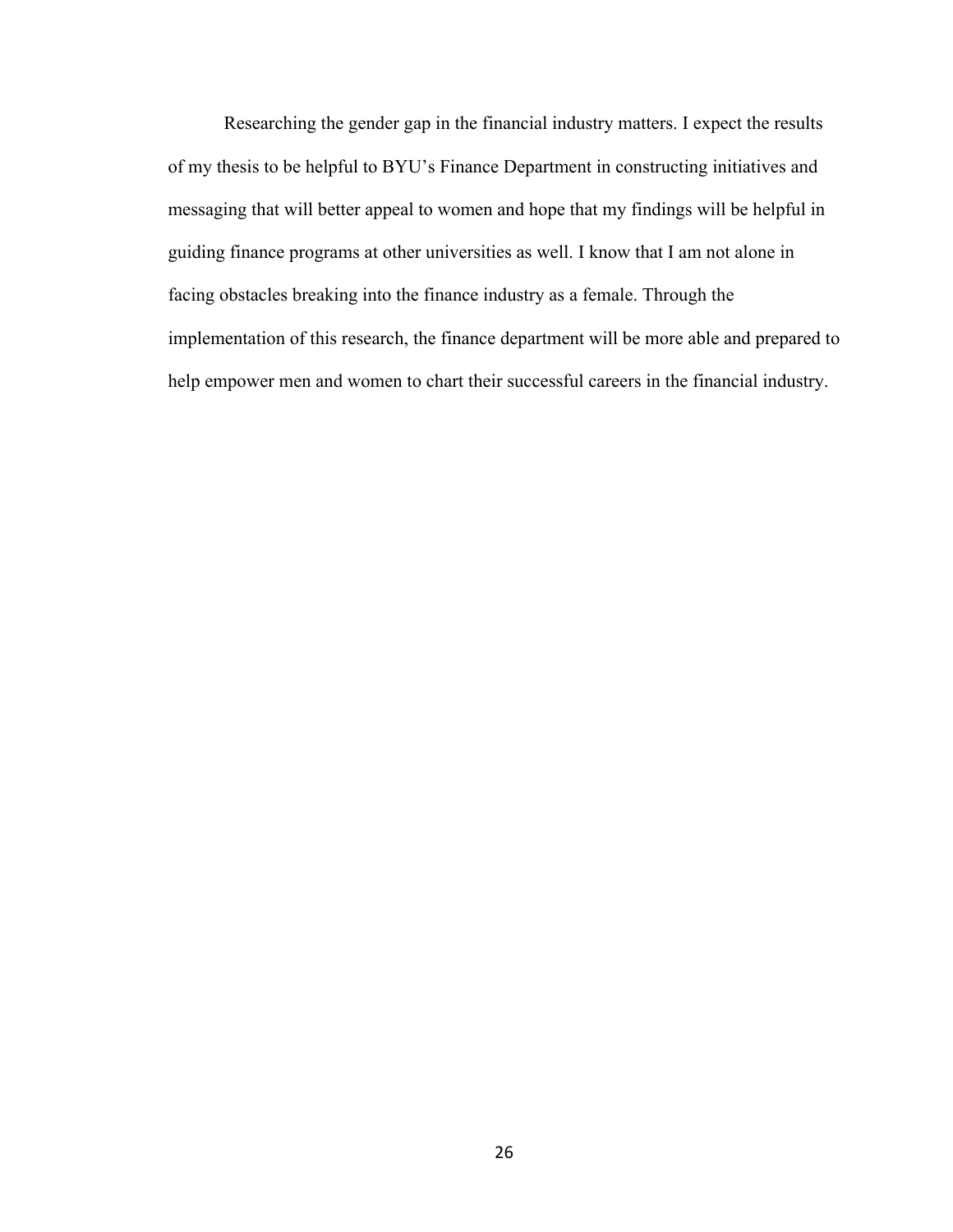### WORKS CITED

- Abouzahr, Katie et al., "Why Women-Owned Startups Are a Better Bet," BCG Global (BCG Global, January 8, 2021), https://www.bcg.com/publications/2018/whywomen-owned-startups-are-better-bet.
- Bajwa, Rumzz. "5 Reasons Why Women Are Better and More Successful Entrepreneurs than Men," Addicted 2 Success, September 14, 2020, https://addicted2success.com/entrepreneur-profile/5-reasons-why-women-arebetter-more-successful-entrepreneurs-than-men/.
- Beheshti, Naz "Improve Workplace Culture with a Strong Mentoring Program." https://www.forbes.com/sites/nazbeheshti/2019/01/23/improve-workplaceculture-with-a-strong-mentoring-program/?sh=759fdc2c76b5
- Chin, Stacey. "Closing the gap: Leadership perspectives on promoting women in financial services," McKinsey & Company, September 6, 2018, https://www.mckinsey.com/industries/financial-services/our-insights/closing-thegap-leadership-perspectives-on-promoting-women-in-financial-services
- Hinchliffe, Emma. "The Female CEOS on This Year's Fortune 500 Just Broke Three All-Time Records," Fortune (Fortune, June 2, 2021), https://fortune.com/2021/06/02/female-ceos-fortune-500-2021-women-ceo-listroz-brewer-walgreens-karen-lynch-cvs-thasunda-brown-duckett-tiaa/.
- Kabbage, "An Overview of Women in Business Kabbage Resource Center," Kabbage Resource Center (Kabbage, January 13, 2020),

https://www.kabbage.com/resource-center/grow/women-in-business-statistics/. Marriot School Department Directory,

https://marriott.byu.edu/directory/departmental/#dept-22

Marriott School Statistics "Class Profile," Finance, April 30, 2021, https://marriott.byu.edu/bsfin/about/what-is-finance/class-profile/.

Weisul, Kimberly. "New BCG Study: When It Comes to Generating Revenue, Women Entrepreneurs Are Pummeling the Guys," Inc.com (Inc., June 6, 2018), https://www.inc.com/kimberly-weisul/boston-consulting-group-female-foundershigher-revenues.html.